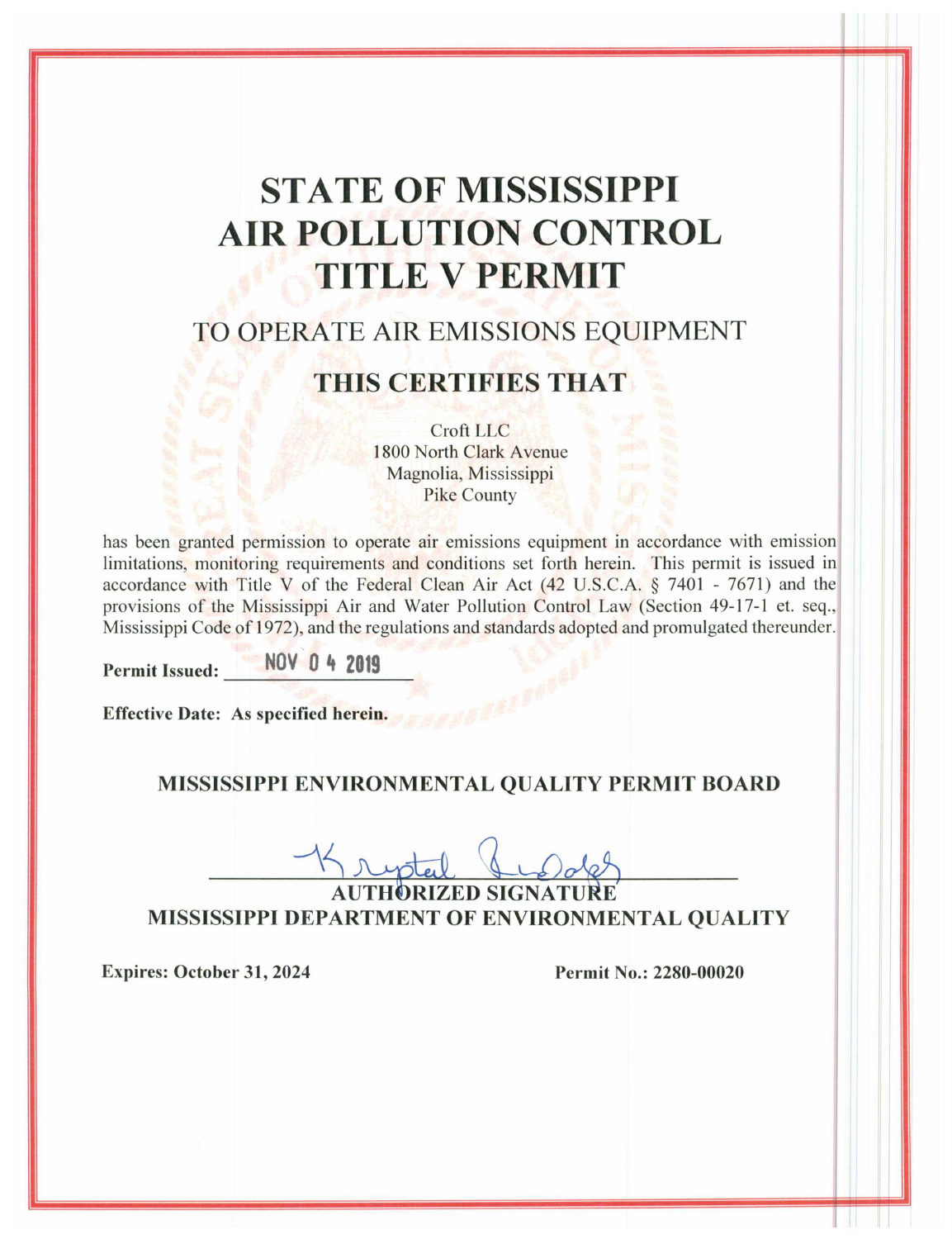# **TABLE OF CONTENTS**

| SECTION 5. MONITORING, RECORDKEEPING & REPORTING REQUIREMENTS  19 |  |
|-------------------------------------------------------------------|--|
|                                                                   |  |
|                                                                   |  |

### **APPENDIX A LIST OF ABBREVIATIONS USED IN THIS PERMIT**

#### **DOCUMENTS REFERENCED IN THIS PERMIT**

### **40 CFR PART 63, SUBPART MMMM – NATIONAL EMISSION STANDARDS FOR HAZARDOUS AIR POLLUTANTS FOR SURFACE COATING OF MISCELLANEOUS METAL PARTS AND PRODUCTS**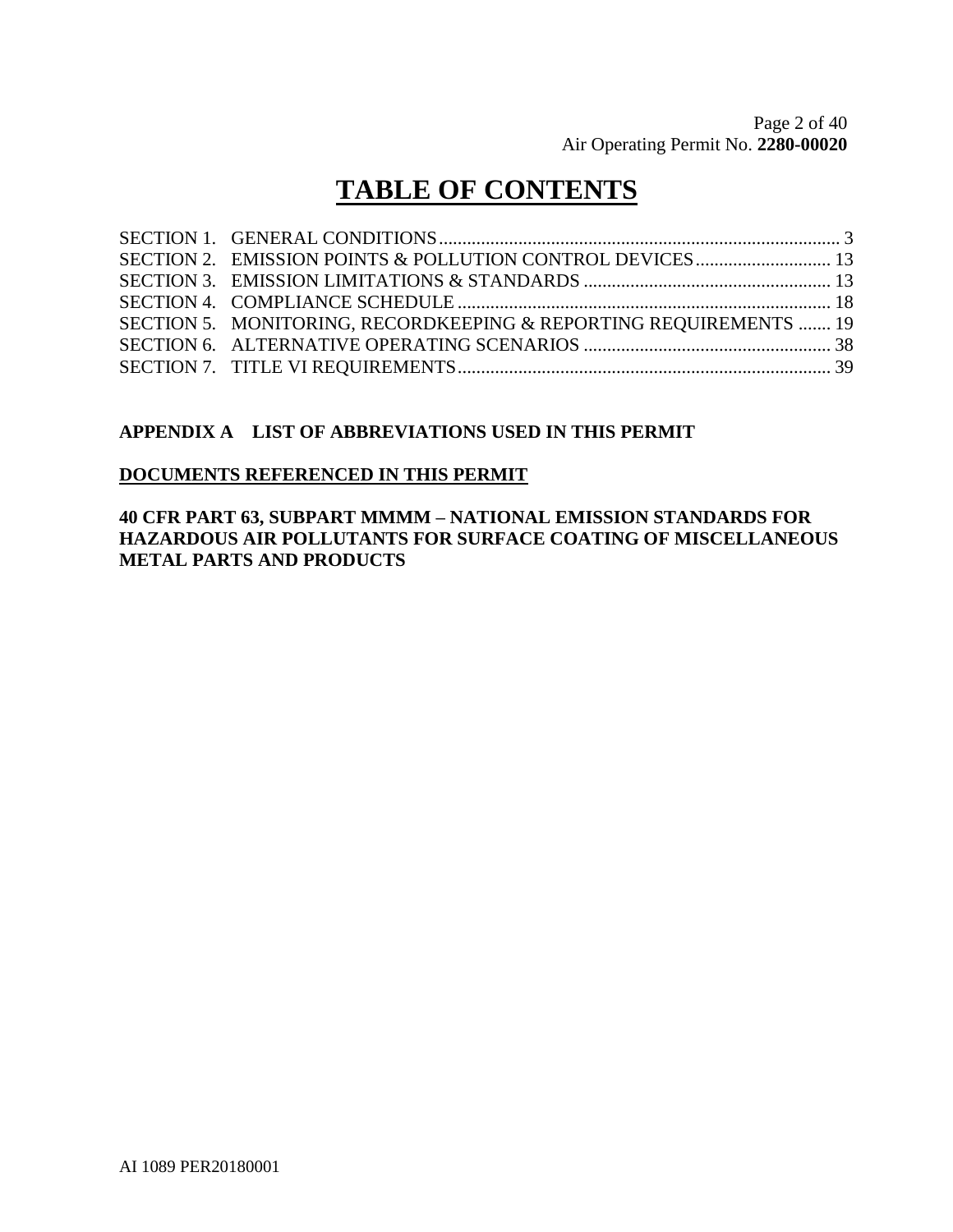### SECTION 1. GENERAL CONDITIONS

1.1 The permittee must comply with all conditions of this permit. Any permit noncompliance constitutes a violation of the Federal Act and is grounds for enforcement action; for permit termination, revocation and reissuance, or modification; or for denial of a permit renewal application.

(Ref.: 11 Miss. Admin. Code Pt. 2, R. 6.3.A(6)(a).)

1.2 It shall not be a defense for a permittee in an enforcement action that it would have been necessary to halt or reduce the permitted activity in order to maintain compliance with the conditions of this permit.

(Ref.: 11 Miss. Admin. Code Pt. 2, R. 6.3.A(6)(b).)

1.3 This permit and/or any part thereof may be modified, revoked, reopened, and reissued, or terminated for cause. The filing of a request by the permittee for a permit modification, revocation and reissuance, or termination, or of a notification of planned changes or anticipated noncompliance does not stay any permit condition.

(Ref.: 11 Miss. Admin. Code Pt. 2, R. 6.3.A(6)(c).)

1.4 Prior to its expiration, this permit may be reopened in accordance with the provisions listed below.

(a) This permit shall be reopened and revised under any of the following circumstances:

- (1) Additional applicable requirements under the Federal Act become applicable to a major Title V source with a remaining permit term of 3 or more years. Such a reopening shall be completed no later than 18 months after promulgation of the applicable requirement. No such reopening is required if the effective date of the requirement is later than the date on which the permit is due to expire, unless the original permit or any of its terms and conditions has been extended.
- (2) Additional requirements (including excess emissions requirements) become applicable to an affected source under the acid rain program. Upon approval by the Administrator, excess emissions offset plans shall be deemed to be incorporated into the permit.
- (3) The Permit Board or EPA determines that the permit contains a material mistake or that inaccurate statements were made in establishing the emission standards or other terms or conditions of the permit.
- (4) The Administrator or the Permit Board determines that the permit must be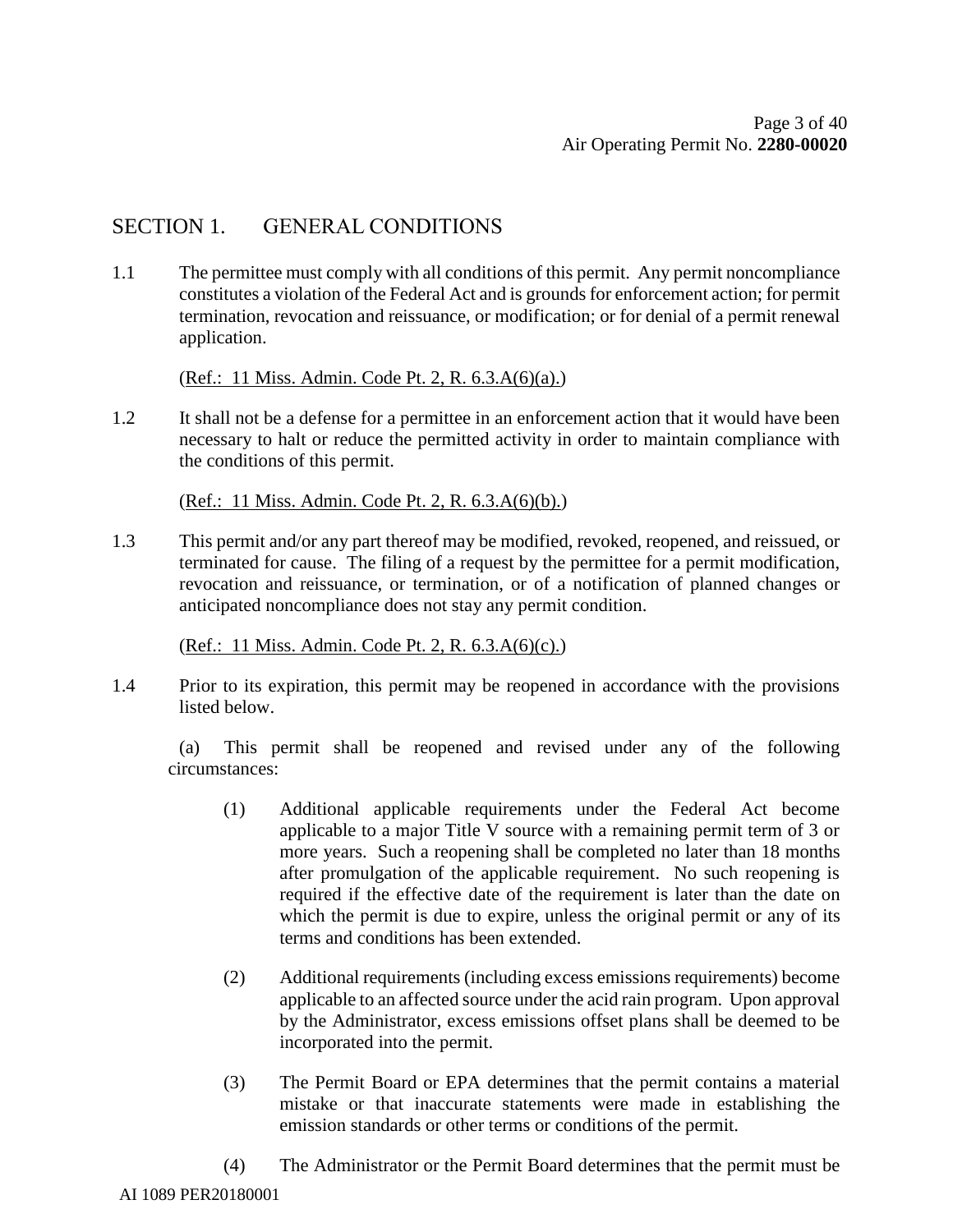revised or revoked to assure compliance with the applicable requirements.

- (b) Proceedings to reopen and issue this permit shall follow the same procedures as apply to initial permit issuance and shall only affect those parts of the permit for which cause to reopen exists. Such reopening shall be made as expeditiously as practicable.
- (c) Reopenings shall not be initiated before a notice of such intent is provided to the Title V source by the DEQ at least 30 days in advance of the date that the permit is to be reopened, except that the Permit Board may provide a shorter time period in the case of an emergency.

#### (Ref.: 11 Miss. Admin. Code Pt. 2, R. 6.4.G.)

1.5 The permittee shall furnish to the DEQ within a reasonable time any information the DEQ may request in writing to determine whether cause exists for modifying, revoking and reissuing, or terminating the permit or to determine compliance with the permit. Upon request, the permittee shall also furnish to the DEQ copies of records required to be kept by the permittee or, for information to be confidential, the permittee shall furnish such records to DEQ along with a claim of confidentiality. The permittee may furnish such records directly to the Administrator along with a claim of confidentiality.

(Ref.: 11 Miss. Admin. Code Pt. 2, R. 6.3.A(6)(e).)

1.6 This permit does not convey any property rights of any sort, or any exclusive privilege.

(Ref.: 11 Miss. Admin. Code Pt. 2, R. 6.3.A(6)(d).)

1.7 The provisions of this permit are severable. If any provision of this permit, or the application of any provision of this permit to any circumstances, is challenged or held invalid, the validity of the remaining permit provisions and/or portions thereof or their application to other persons or sets of circumstances, shall not be affected thereby.

(Ref.: 11 Miss. Admin. Code Pt. 2, R. 6.3.A(5).)

- 1.8 The permittee shall pay to the DEQ an annual permit fee. The amount of fee shall be determined each year based on the provisions of regulated pollutants for fee purposes and the fee schedule specified in the Commission on Environmental Quality's order which shall be issued in accordance with the procedure outlined in Regulation 11 Miss. Admin. Code Pt. 2, Ch. 6.
	- (a) For purposes of fee assessment and collection, the permittee shall elect for actual or allowable emissions to be used in determining the annual quantity of emissions unless the Commission determines by order that the method chosen by the applicant for calculating actual emissions fails to reasonably represent actual emissions. Actual emissions shall be calculated using emission monitoring data or direct emissions measurements for the pollutant(s); mass balance calculations such as the amounts of the pollutant(s) entering and leaving process equipment and where mass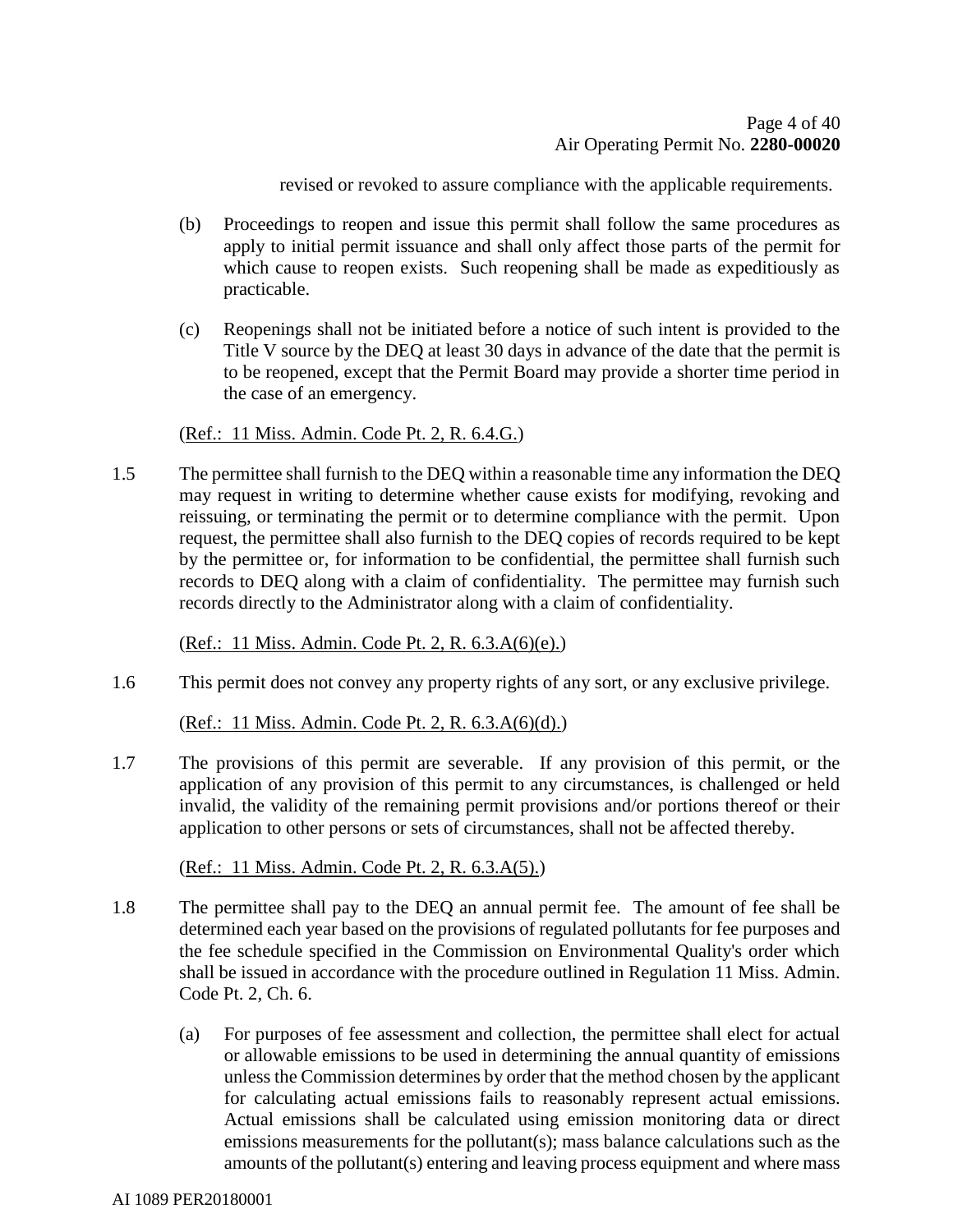balance calculations can be supported by direct measurement of process parameters, such direct measurement data shall be supplied; published emission factors such as those relating release quantities to throughput or equipment type (e.g., air emission factors); or other approaches such as engineering calculations (e.g., estimating volatilization using published mathematical formulas) or best engineering judgments where such judgments are derived from process and/or emission data which supports the estimates of maximum actual emission.

(Ref.: 11 Miss. Admin. Code Pt. 2, R. 6.6.A(2).)

(b) If the Commission determines that there is not sufficient information available on a facility's emissions, the determination of the fee shall be based upon the permitted allowable emissions until such time as an adequate determination of actual emissions is made. Such determination may be made anytime within one year of the submittal of actual emissions data by the permittee.

(Ref.: 11 Miss. Admin. Code Pt. 2, R. 6.6.A(2).)

(c) If at any time within the year the Commission determines that the information submitted by the permittee on actual emissions is insufficient or incorrect, the permittee will be notified of the deficiencies and the adjusted fee schedule. Past due fees from the adjusted fee schedule will be paid on the next scheduled quarterly payment time.

(Ref.: 11 Miss. Admin. Code Pt. 2, R. 6.6.D(2).)

(d) The fee shall be due September 1 of each year. By July 1 of each year the permittee shall submit an inventory of emissions for the previous year on which the fee is to be assessed. The permittee may elect a quarterly payment method of four (4) equal payments; notification of the election of quarterly payments must be made to the DEQ by the first payment date of September 1. The permittee shall be liable for penalty as prescribed by State Law for failure to pay the fee or quarterly portion thereof by the date due.

(Ref.: 11 Miss. Admin. Code Pt. 2, R. 6.6.D.)

(e) If in disagreement with the calculation or applicability of the Title V permit fee, the permittee may petition the Commission in writing for a hearing in accordance with State Law. Any disputed portion of the fee for which a hearing has been requested will not incur any penalty or interest from and after the receipt by the Commission of the hearing petition.

(Ref.: 11 Miss. Admin. Code Pt. 2, R. 6.6.C.)

1.9 No permit revision shall be required under any approved economic incentives, marketable permits, emissions trading and other similar programs or processes for changes that are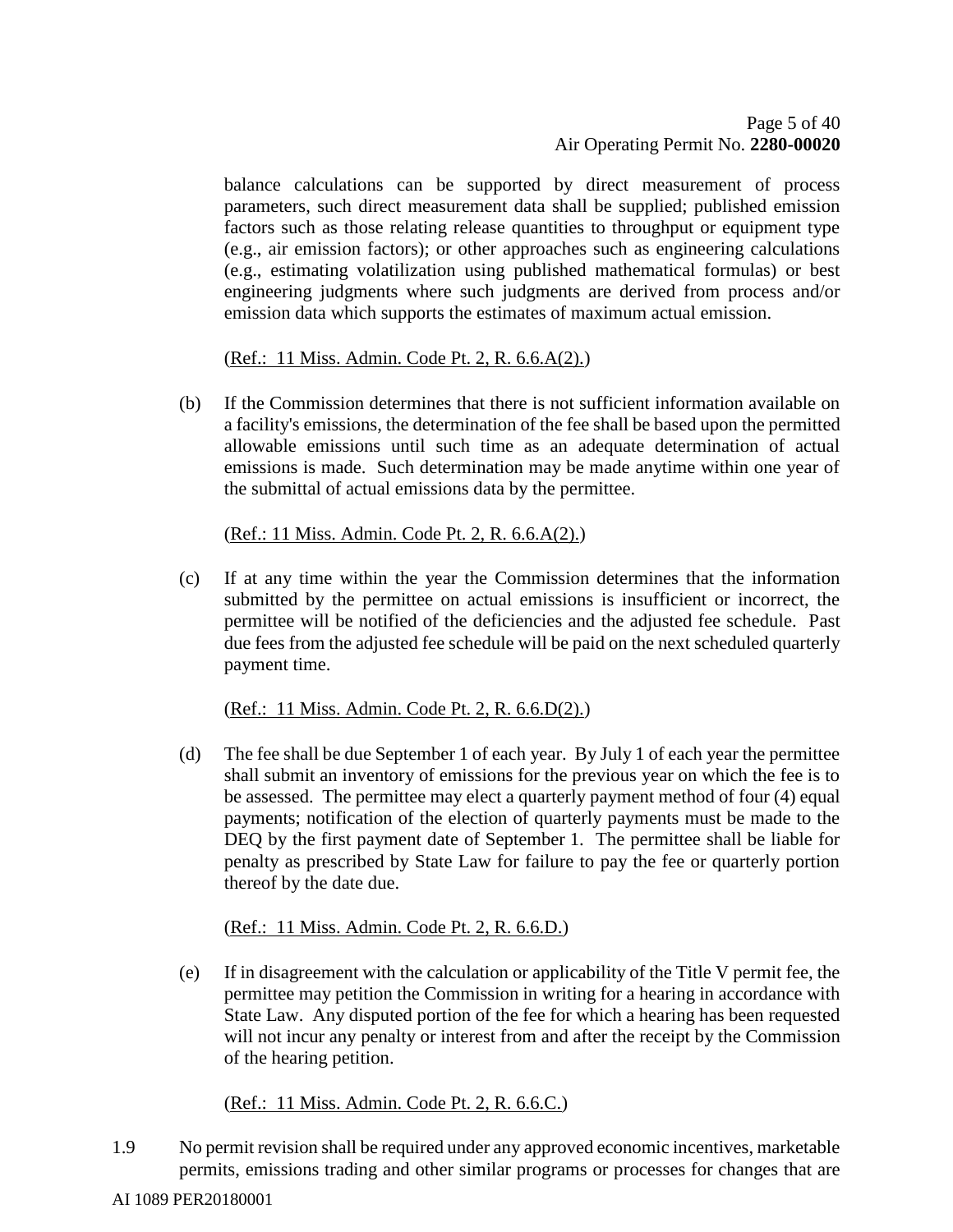provided for in this permit.

(Ref.: 11 Miss. Admin. Code Pt. 2, R. 6.3.A(8).)

1.10 Any document required by this permit to be submitted to the DEQ shall contain a certification by a responsible official that states that, based on information and belief formed after reasonable inquiry, the statements and information in the document are true, accurate, and complete.

(Ref.: 11 Miss. Admin. Code Pt. 2, R. 6.2.E.)

- 1.11 The permittee shall allow the DEQ, or an authorized representative, upon the presentation of credentials and other documents as may be required by law, to perform the following:
	- (a) enter upon the permittee's premises where a Title V source is located or emissionsrelated activity is conducted, or where records must be kept under the conditions of this permit;
	- (b) have access to and copy, at reasonable times, any records that must be kept under the conditions of this permit;
	- (c) inspect at reasonable times any facilities, equipment (including monitoring and air pollution control equipment), practices, or operations regulated or required under the permit; and
	- (d) as authorized by the Federal Act, sample or monitor, at reasonable times, substances or parameters for the purpose of assuring compliance with the permit or applicable requirements.

(Ref.: 11 Miss. Admin. Code Pt. 2, R. 6.3.C(2).)

1.12 Except as otherwise specified or limited herein, the permittee shall have necessary sampling ports and ease of accessibility for any new air pollution control equipment, obtained after May 8, 1970, and vented to the atmosphere.

(Ref.: 11 Miss. Admin. Code Pt. 2, R. 1.3.I(1).)

1.13 Except as otherwise specified or limited herein, the permittee shall provide the necessary sampling ports and ease of accessibility when deemed necessary by the Permit Board for air pollution control equipment that was in existence prior to May 8, 1970.

(Ref.: 11 Miss. Admin. Code Pt. 2, R. 1.3.I(2).)

- 1.14 Compliance with the conditions of this permit shall be deemed compliance with any applicable requirements as of the date of permit issuance where such applicable requirements are included and are specifically identified in the permit or where the permit contains a determination, or summary thereof, by the Permit Board that requirements specifically identified previously are not applicable to the source.
- AI 1089 PER20180001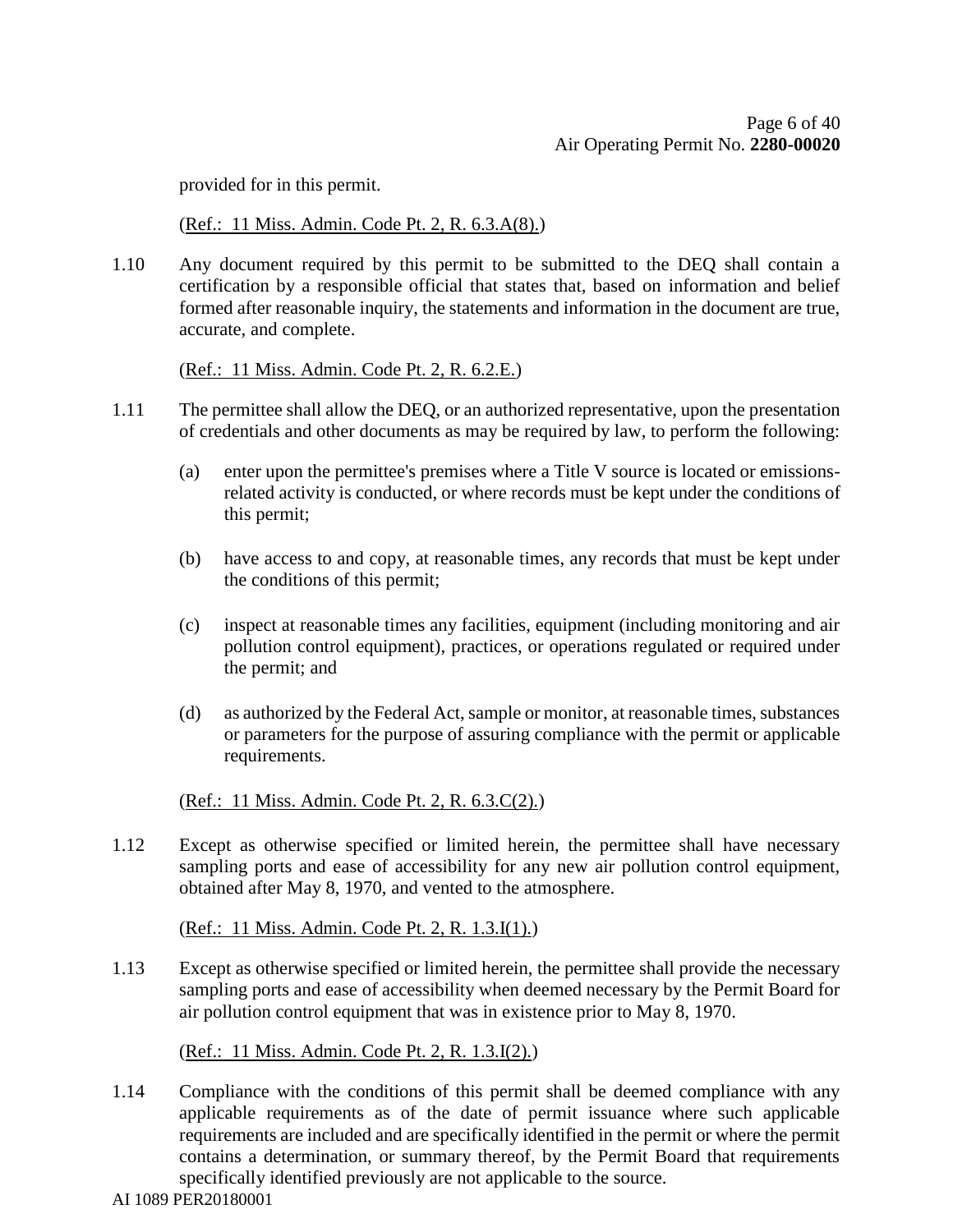(Ref.: 11 Miss. Admin. Code Pt. 2, R. 6.3.F(1).)

- 1.15 Nothing in this permit shall alter or affect the following:
	- (a) the provisions of Section 303 of the Federal Act (emergency orders), including the authority of the Administrator under that section;
	- (b) the liability of an owner or operator of a source for any violation of applicable requirements prior to or at the time of permit issuance;
	- (c) the applicable requirements of the acid rain program, consistent with Section 408(a) of the Federal Act.
	- (d) the ability of EPA to obtain information from a source pursuant to Section 114 of the Federal Act.

(Ref.: 11 Miss. Admin. Code Pt. 2, R. 6.3.F(2).)

1.16 The permittee shall comply with the requirement to register a Risk Management Plan if permittee's facility is required pursuant to Section 112(r) of the Act to register such a plan.

(Ref.: 11 Miss. Admin. Code Pt. 2, R. 6.3.H.)

1.17 Expiration of this permit terminates the permittee's right to operate unless a timely and complete renewal application has been submitted. A timely application is one which is submitted at least six (6) months prior to expiration of the Title V permit. If the permittee submits a timely and complete application, the failure to have a Title V permit is not a violation of regulations until the Permit Board takes final action on the permit application. This protection shall cease to apply if, subsequent to the completeness determination, the permittee fails to submit by the deadline specified in writing by the DEQ any additional information identified as being needed to process the application.

(Ref.: 11 Miss. Admin. Code Pt. 2, R. 6.4.C(2)., R. 6.4.B., and R. 6.2.A(1)(c).)

- 1.18 The permittee is authorized to make changes within their facility without requiring a permit revision (ref: Section 502(b)(10) of the Act) if:
	- (a) the changes are not modifications under any provision of Title I of the Act;
	- (b) the changes do not exceed the emissions allowable under this permit;
	- (c) the permittee provides the Administrator and the Department with written notification in advance of the proposed changes (at least seven (7) days, or such other time frame as provided in other regulations for emergencies) and the notification includes:
		- (1) a brief description of the change(s),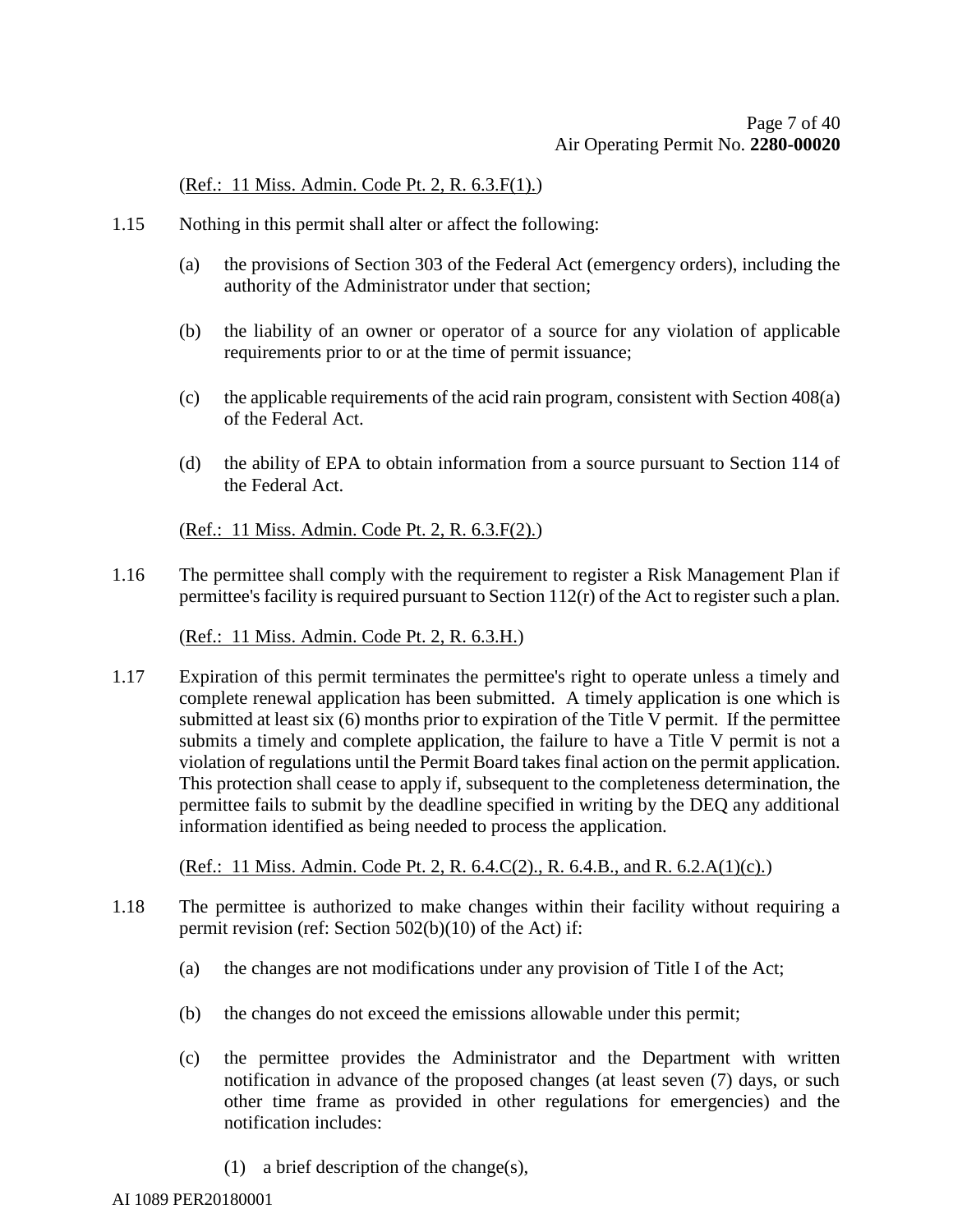- (2) the date on which the change will occur,
- (3) any change in emissions, and
- (4) any permit term or condition that is no longer applicable as a result of the change;
- (d) the permit shield shall not apply to any Section  $502(b)(10)$  change.

(Ref.: 11 Miss. Admin. Code Pt. 2, R. 6.4.F(1).)

1.19 Should the Executive Director of the Mississippi Department of Environmental Quality declare an Air Pollution Emergency Episode, the permittee will be required to operate in accordance with the permittee's previously approved Emissions Reduction Schedule or, in the absence of an approved schedule, with the appropriate requirements specified in 11 Miss. Admin. Code Pt. 2, Ch. 3., "Regulations for the Prevention of Air Pollution Emergency Episodes" for the level of emergency declared.

(Ref.: 11 Miss. Admin. Code Pt. 2, Ch. 3.)

- 1.20 Except as otherwise provided herein, a modification of the facility may require a Permit to Construct in accordance with the provisions of Regulations 11 Miss. Admin. Code Pt. 2, Ch. 2., "Permit Regulations for the Construction and/or Operation of Air Emissions Equipment", and may require modification of this permit in accordance with Regulations 11 Miss. Admin. Code Pt. 2, Ch. 6., "Air Emissions Operating Permit Regulations for the Purposes of Title V of the Federal Clean Air Act". Modification is defined as "[a]ny physical change in or change in the method of operation of a facility which increases the actual emissions or the potential uncontrolled emissions of any air pollutant subject to regulation under the Federal Act emitted into the atmosphere by that facility or which results in the emission of any air pollutant subject to regulation under the Federal Act into the atmosphere not previously emitted. A physical change or change in the method of operation shall not include:
	- (a) routine maintenance, repair, and replacement;
	- (b) use of an alternative fuel or raw material by reason of an order under Sections 2 (a) and (b) of the Federal Energy Supply and Environmental Coordination Act of 1974 (or any superseding legislation) or by reason of a natural gas curtailment plan pursuant to the Federal Power Act;
	- (c) use of an alternative fuel by reason of an order or rule under Section 125 of the Federal Act;
	- (d) use of an alternative fuel or raw material by a stationary source which:
		- (1) the source was capable of accommodating before January 6, 1975, unless such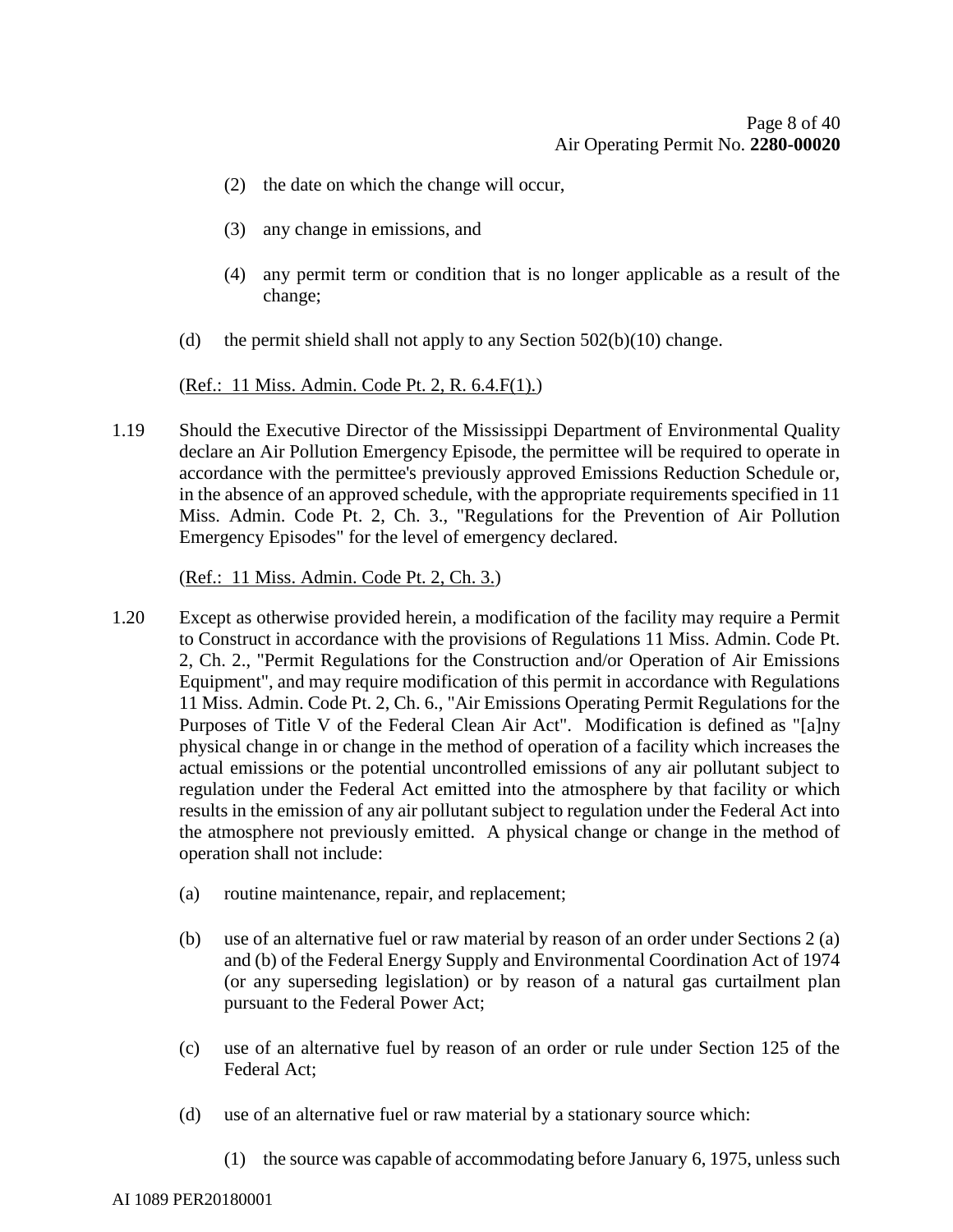change would be prohibited under any federally enforceable permit condition which was established after January 6, 1975, pursuant to 40 CFR 52.21 or under regulations approved pursuant to 40 CFR 51, Subpart I, or 40 CFR 51.166; or

- (2) the source is approved to use under any permit issued under 40 CFR 52.21 or under regulations approved pursuant to 40 CFR Part 51, Subpart I, or 40 CFR 51.166;
- (e) an increase in the hours of operation or in the production rate unless such change would be prohibited under any federally enforceable permit condition which was established after January 6, 1975, pursuant to 40 CFR 52.21 or under regulations approved pursuant to 40 CFR Subpart I or 40 CFR 51.166; or
- (f) any change in ownership of the stationary source.

(Ref.: 11 Miss. Admin. Code Pt. 2, R. 2.1.C(15).)

1.21 Any change in ownership or operational control must be approved by the Permit Board.

(Ref.: 11 Miss. Admin. Code Pt. 2, R. 6.4.D(4).)

1.22 This permit is a Federally approved operating permit under Title V of the Federal Clean Air Act as amended in 1990. All terms and conditions, including any designed to limit the source's potential to emit, are enforceable by the Administrator and citizens under the Federal Act as well as the Commission.

(Ref.: 11 Miss. Admin. Code Pt. 2, R. 6.3.B(1).)

- 1.23 Except as otherwise specified or limited herein, the open burning of residential, commercial, institutional, or industrial solid waste, is prohibited. This prohibition does not apply to infrequent burning of agricultural wastes in the field, silvicultural wastes for forest management purposes, land-clearing debris, debris from emergency clean-up operations, and ordnance. Open burning of land-clearing debris must not use starter or auxiliary fuels which cause excessive smoke (rubber tires, plastics, etc.); must not be performed if prohibited by local ordinances; must not cause a traffic hazard; must not take place where there is a High Fire Danger Alert declared by the Mississippi Forestry Commission or Emergency Air Pollution Episode Alert imposed by the Executive Director and must meet the following buffer zones.
	- (a) Open burning without a forced-draft air system must not occur within 500 yards of an occupied dwelling.
	- (b) Open burning utilizing a forced-draft air system on all fires to improve the combustion rate and reduce smoke may be done within 500 yards of but not within 50 yards of an occupied dwelling.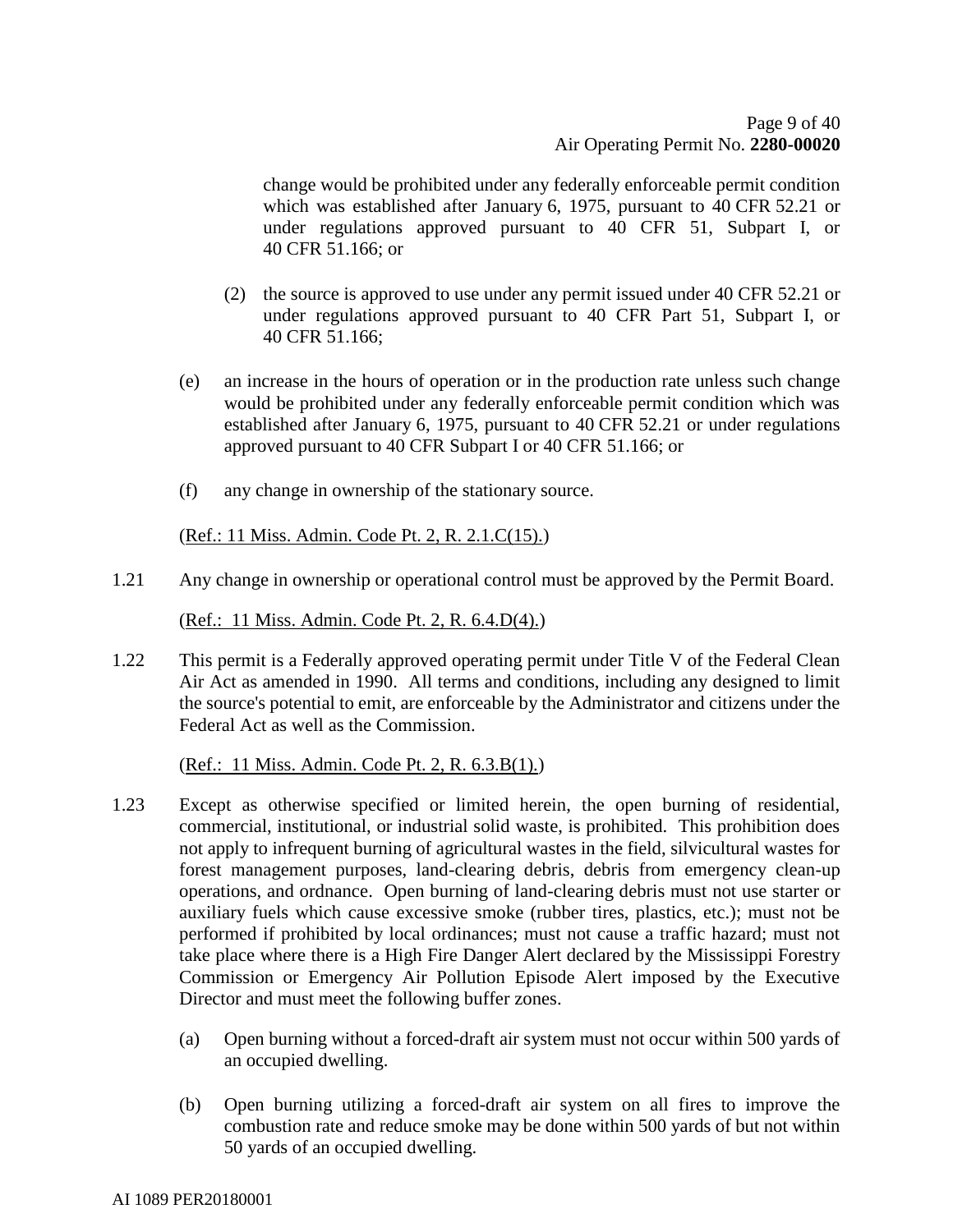(c) Burning must not occur within 500 yards of commercial airport property, private air fields, or marked off-runway aircraft approach corridors unless written approval to conduct burning is secured from the proper airport authority, owner or operator.

(Ref.: 11 Miss. Admin. Code Pt. 2, R. 1.3.G.)

- 1.24 Except as otherwise specified herein, the permittee shall be subject to the following provision with respect to emergencies:
	- (a) Except as otherwise specified herein, an "emergency" means any situation arising from sudden and reasonably unforeseeable events beyond the control of the source, including acts of God, which situation requires immediate corrective action to restore normal operation, and that causes the source to exceed a technology-based emission limitation under the permit, due to unavoidable increases in emissions attributable to the emergency. An emergency shall not include noncompliance to the extent caused by improperly designed equipment, lack of preventative maintenance, careless or improper operation, or operator error.
	- (b) An emergency constitutes an affirmative defense to an action brought for noncompliance with such technology-based emission limitations if the conditions specified in (c) following are met.
	- (c) The affirmative defense of emergency shall be demonstrated through properly signed contemporaneous operating logs, or other relevant evidence that include information as follows:
		- (1) an emergency occurred and that the permittee can identify the cause(s) of the emergency;
		- (2) the permitted facility was at the time being properly operated;
		- (3) during the period of the emergency the permittee took all reasonable steps to minimize levels of emissions that exceeded the emission standards, or other requirements in the permit; and
		- (4) the permittee submitted notice of the emergency to the DEQ within 2 working days of the time when emission limitations were exceeded due to the emergency. This notice must contain a description of the emergency, any steps taken to mitigate emissions, and corrective actions taken.
	- (d) In any enforcement proceeding, the permittee seeking to establish the occurrence of an emergency has the burden of proof.
	- (e) This provision is in addition to any emergency or upset provision contained in any applicable requirement specified elsewhere herein.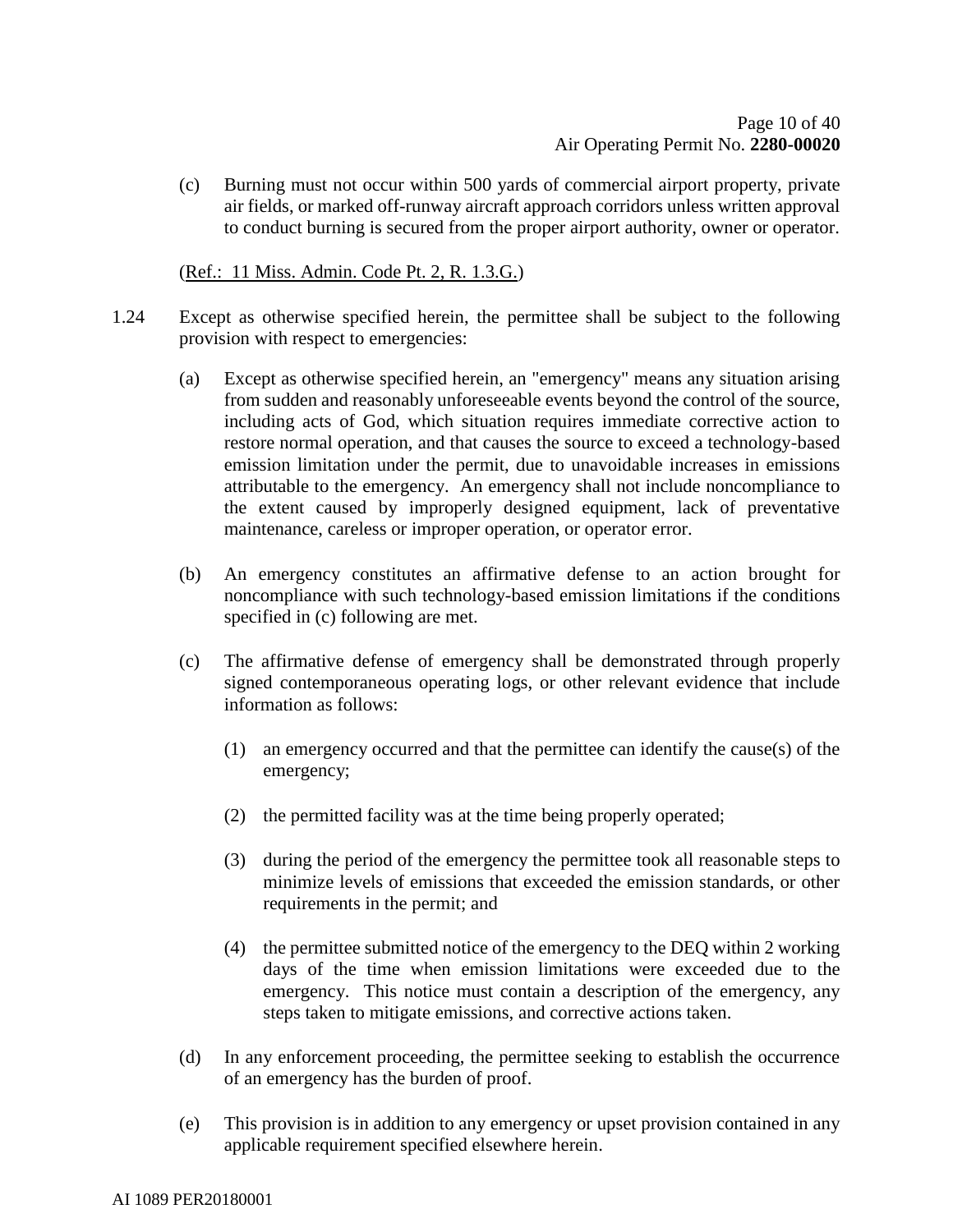(Ref.: 11 Miss. Admin. Code Pt. 2, R. 6.3.G.)

- 1.25 Except as otherwise specified herein, the permittee shall be subject to the following provisions with respect to upsets, startups, and shutdowns.
	- (a) Upsets (as defined in 11 Miss. Admin. Code Pt. 2, R. 1.2.)
		- (1) For an upset, the Commission may pursue an enforcement action for noncompliance with an emission standard or other requirement of an applicable rule, regulation, or permit. In determining whether to pursue enforcement action, and/or the appropriate enforcement action to take, the Commission may consider whether the source has demonstrated through properly signed contemporaneous operating logs or other relevant evidence the following:
			- (i) An upset occurred and that the source can identify the cause(s) of the upset;
			- (ii) The source was at the time being properly operated;
			- (iii) During the upset the source took all reasonable steps to minimize levels of emissions that exceeded the emission standard or other requirement of an applicable rule, regulation, or permit;
			- (iv) That within 5 working days of the time the upset began, the source submitted a written report to the Department describing the upset, the steps taken to mitigate excess emissions or any other noncompliance, and the corrective actions taken and;
			- (v) That as soon as practicable but no later than 24 hours of becoming aware of an upset that caused an immediate adverse impact to human health or the environment beyond the source boundary or caused a general nuisance to the public, the source provided notification to the Department.
		- (2) In any enforcement proceeding by the Commission, the source seeking to establish the occurrence of an upset has the burden of proof.
		- (3) This provision is in addition to any upset provision contained in any applicable requirement.
		- (4) These upset provisions apply only to enforcement actions by the Commission and are not intended to prohibit EPA or third party enforcement actions.
	- (b) Startups and Shutdowns (as defined in 11 Miss. Admin. Code Pt. 2, R. 1.2.)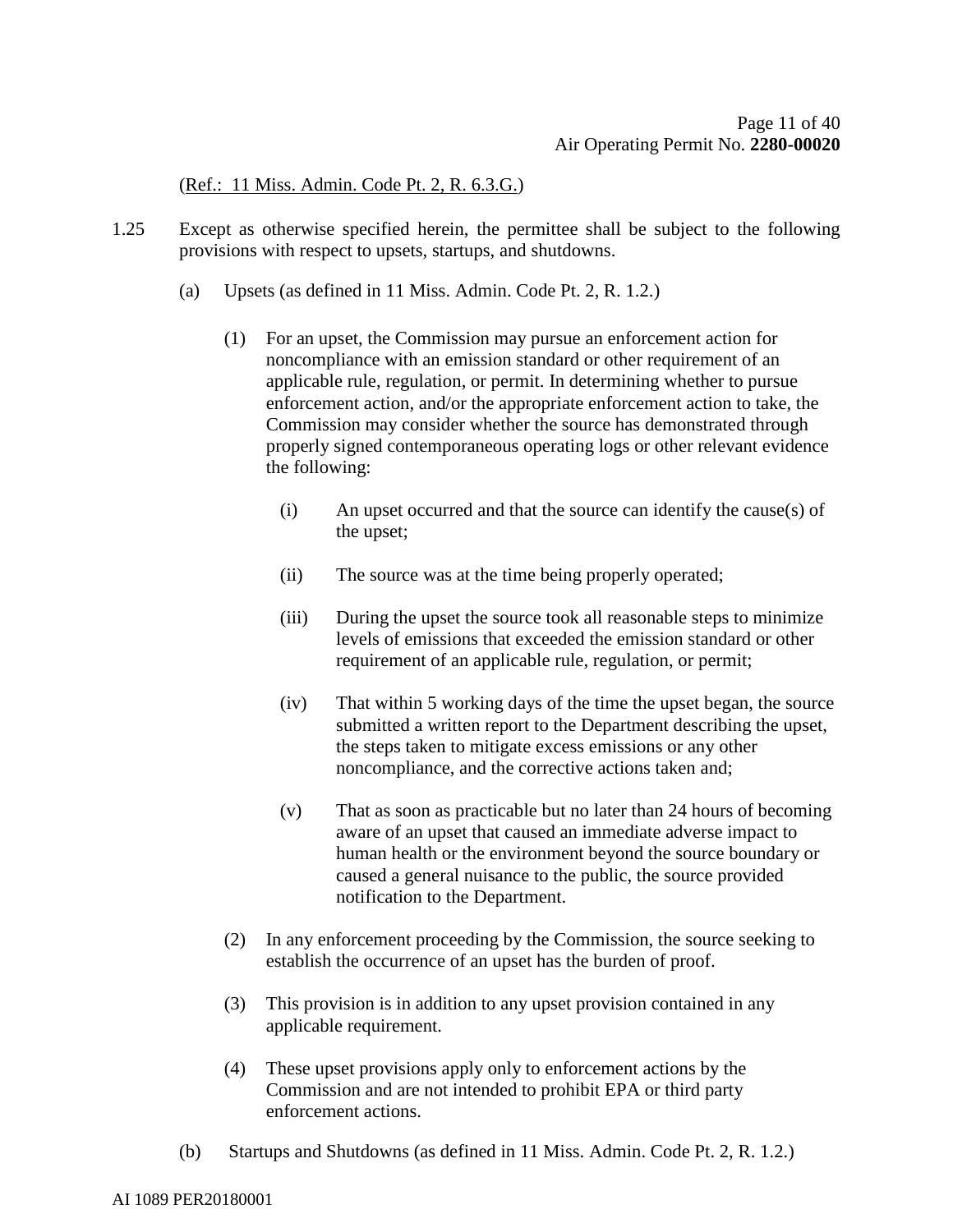- (1) Startups and shutdowns are part of normal source operation. Emission limitations apply during startups and shutdowns unless source specific emission limitations or work practice standards for startups and shutdowns are defined by an applicable rule, regulation, or permit.
- (2) Where the source is unable to comply with existing emission limitations established under the State Implementation Plan (SIP) and defined in this regulation, 11 Mississippi Administrative Code, Part 2, Chapter 1, the Department will consider establishing source specific emission limitations or work practice standards for startups and shutdowns. Source specific emission limitations or work practice standards established for startups and shutdowns are subject to the requirements prescribed in 11 Miss. Admin. Code Pt. 2, R. 1.10.B(2)(a) through (e).
- (3) Where an upset as defined in Rule 1.2 occurs during startup or shutdown, see the upset requirements above.

(Ref.: 11 Miss. Admin. Code Pt. 2, R. 1.10.)

1.26 The permittee shall comply with all applicable standards for demolition and renovation activities pursuant to the requirements of 40 CFR Part 61, Subpart M, as adopted by reference in Regulation 11 Miss Admin. Code Pt. 2, R. 1.8. The permittee shall not be required to obtain a modification of this permit in order to perform the referenced activities.

(Ref.: 11 Miss Admin. Code Pt. 2, R. 1.8.)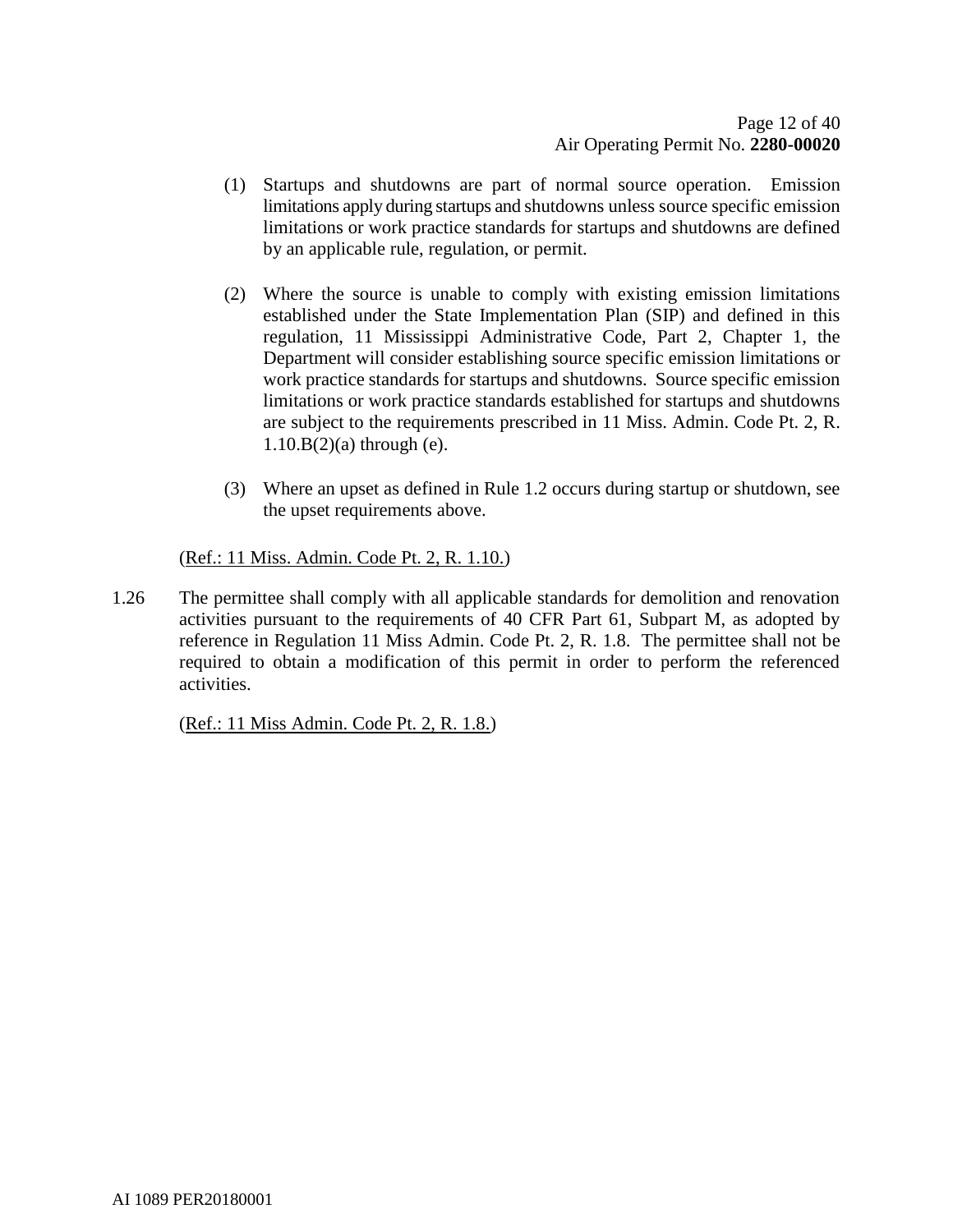## SECTION 2. EMISSION POINTS & POLLUTION CONTROL DEVICES

| <b>Emission Point</b> | Description                                                                                     |  |  |
|-----------------------|-------------------------------------------------------------------------------------------------|--|--|
| AA-000                | Facility-Wide Cutting Operations                                                                |  |  |
| $AA-010$              | 2200 aluminum cut-off saw (equipped with cyclone)                                               |  |  |
| $AA-011$              | 1650 aluminum cut-off saw (equipped with cyclone)                                               |  |  |
| AA-015                | Edge Sweets System for collecting aluminum shaving (equipped with cyclone)                      |  |  |
| $AB-000$              | Facility-Wide Coating Operations                                                                |  |  |
| $AB-001$              | High solid electrostatic spray booth 1 (equipped with fabric filters)                           |  |  |
| $AB-002$              | High solid electrostatic spray booth 2 (equipped with fabric filters)                           |  |  |
| $AC-000$              | Facility-Wide Fuel Burning Equipment                                                            |  |  |
| $AC-001$              | 0.8 MMBTU/hr natural gas-fired dry-off oven for drying products                                 |  |  |
| $AC-002$              | 2.5 MMBTU/hr natural gas-fired bake-off oven for drying products                                |  |  |
| $AC-003$              | 0.7 MMBTU/hr natural gas-fired bake-off oven for drying painted products                        |  |  |
| $AC-004$              | 2.0 MMBTU/hr natural gas-fired aging oven for aging products                                    |  |  |
| $AC-005$              | 2.0 MMBTU/hr natural gas-fired aging oven for aging products                                    |  |  |
| $AC-006$              | 5.35 MMBTU/hr natural gas-fired 5-stage washer burner oven for drying washing products          |  |  |
| $AC-007$              | 5.40 MMBTU/hr natural gas-fired log oven for heating aluminum logs in preparation for extrusion |  |  |
| $AC-008$              | 5.40 MMBTU/hr natural gas-fired log oven for heating aluminum logs in preparation for extrusion |  |  |
| $AC-009$              | 0.23 MMBTU/hr natural gas-fired sludge drying oven                                              |  |  |

# SECTION 3. EMISSION LIMITATIONS & STANDARDS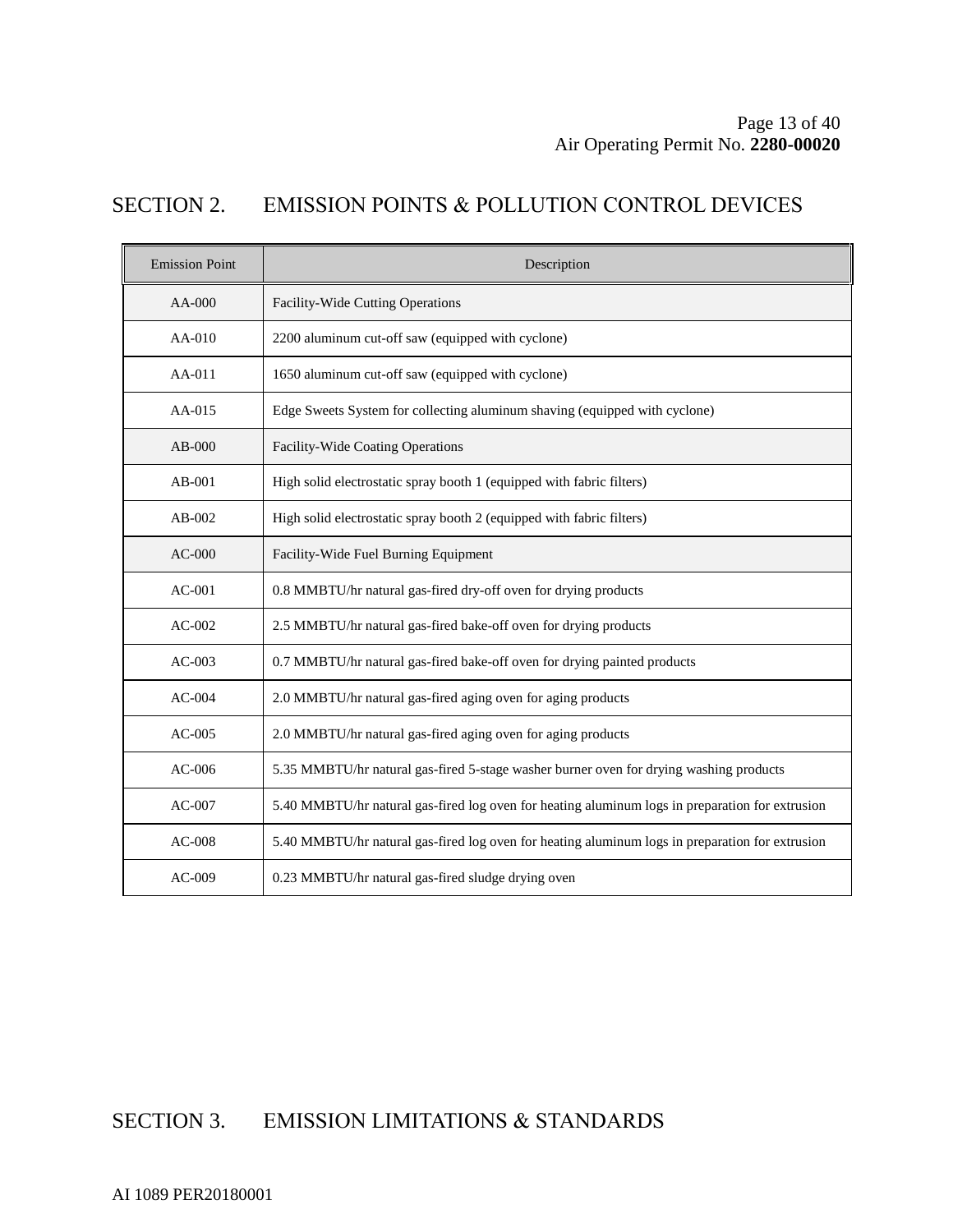#### A. Facility-Wide Emission Limitations & Standards

- 3.A.1 Except as otherwise specified or limited herein, the permittee shall not cause, permit, or allow the emission of smoke from a point source into the open air from any manufacturing, industrial, commercial or waste disposal process which exceeds forty (40) percent opacity subject to the exceptions provided in (a)  $\&$  (b).
	- (a) Startup operations may produce emissions which exceed 40% opacity for up to fifteen (15) minutes per startup in any one hour and not to exceed three (3) startups per stack in any twenty-four (24) hour period.
	- (b) Emissions resulting from soot blowing operations shall be permitted provided such emissions do not exceed 60 percent opacity, and provided further that the aggregate duration of such emissions during any twenty-four (24) hour period does not exceed ten (10) minutes per billion BTU gross heating value of fuel in any one hour.

#### (Ref.: 11 Miss. Admin. Code Pt. 2, R. 1.3.A.)

3.A.2 Except as otherwise specified or limited herein, the permittee shall not cause, allow, or permit the discharge into the ambient air from any point source or emissions, any air contaminant of such opacity as to obscure an observer's view to a degree in excess of 40% opacity, equivalent to that provided in Paragraph 3.A.1. This shall not apply to vision obscuration caused by uncombined water droplets.

(Ref.: 11 Miss. Admin. Code Pt. 2, R. 1.3.B.)

#### B. Emission Point Specific Emission Limitations & Standards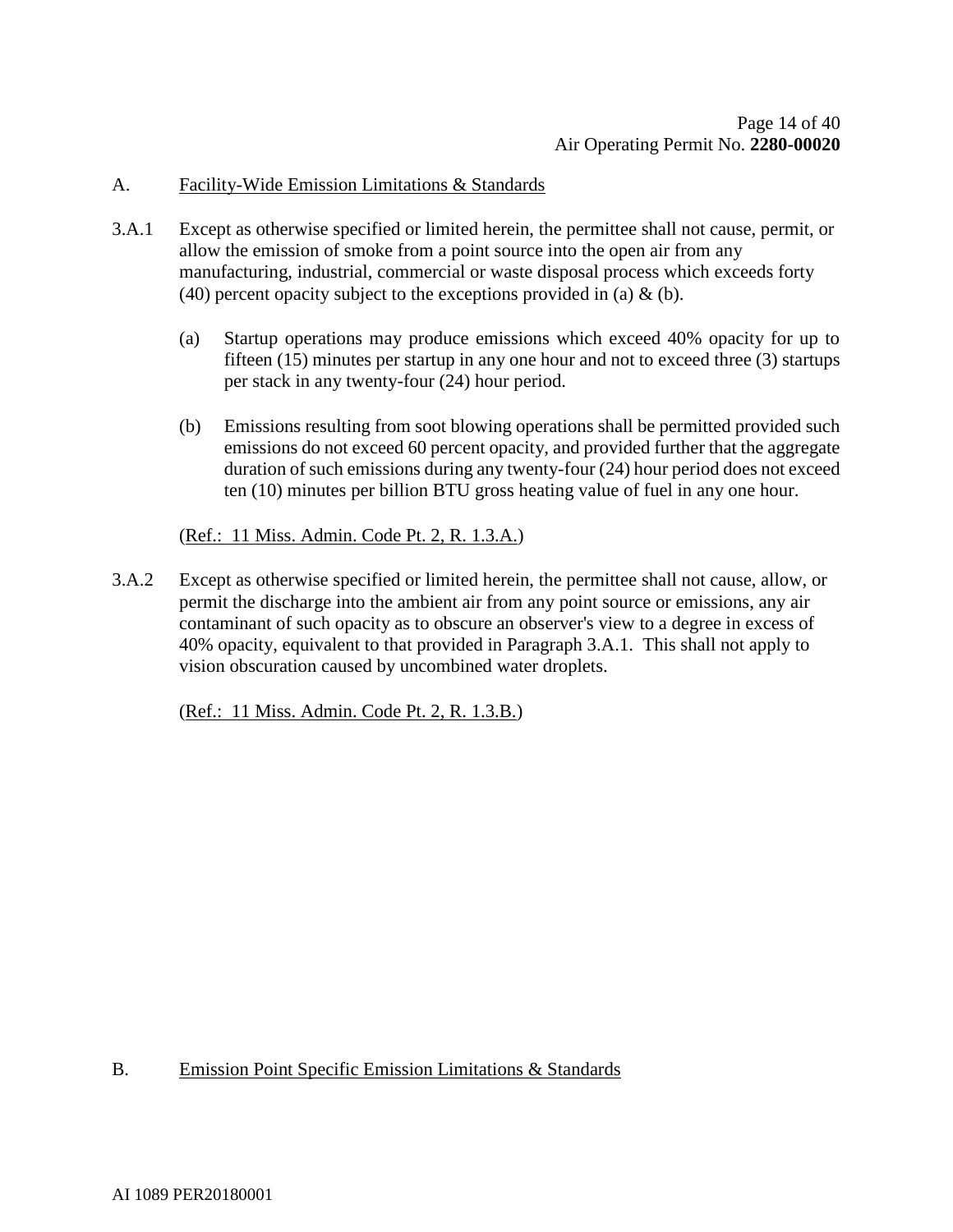#### Page 15 of [40](#page-39-0) Air Operating Permit No. **2280-00020**

| Emission<br>Point(s) | Applicable Requirement                                                                                                                                                                                               | Condition<br><b>Numbers</b> | Pollutant/<br>Parameter | Limit/Standard                                                                                                        |
|----------------------|----------------------------------------------------------------------------------------------------------------------------------------------------------------------------------------------------------------------|-----------------------------|-------------------------|-----------------------------------------------------------------------------------------------------------------------|
| $AA-000$             | 11 Miss. Admin. Code Pt. 2, R.<br>$1.3.F(1)$ .                                                                                                                                                                       | 3.B.1                       | <b>PM</b>               | $E = 4.1p^{0.67}$                                                                                                     |
| $AB-000$             | 40 CFR 63, Subpart MMMM -<br><b>National Emissions Standards</b><br>for Hazardous Air Pollutants for<br>Surface Coating of<br>Miscellaneous Metal Parts and<br>Products<br>40 CFR 63.3881(b), Subpart<br><b>MMMM</b> | 3.B.2                       | Organic HAPs            | Applicability                                                                                                         |
|                      | 40 CFR 63.3890(b)(1), Subpart<br><b>MMMM</b>                                                                                                                                                                         | 3.B.3                       |                         | 2.6 lb per gallon of coating solids<br>during each rolling 12-month<br>compliance period                              |
|                      | 40 CFR 63.3900(a)(1), Subpart<br><b>MMMM</b>                                                                                                                                                                         | 3.B.4                       |                         | <b>General Compliance Requirements:</b><br>Compliance with emission limitation<br>required at all times               |
|                      | 40 CFR 63.3900(b), Subpart<br>MMMM and 40 CFR<br>63.6(e)(1)(i)                                                                                                                                                       | 3.B.5                       |                         | General Compliance Requirements:<br>operate and maintain affected source in<br>accordance with 40 CFR $63.6(e)(1)(i)$ |

3.B.1 For Emission Point AA-000, except as otherwise specified herein, the permittee shall not cause, permit, or allow the emission from any manufacturing process, in any one hour from any point source, particulate matter in total quantities in excess of the amount determined by the relationship

 $E = 4.1p^{0.67}$ 

Where E is the emission rate in pounds per hour and p is the process weight input rate in tons per hour.

(Ref.: 11 Miss. Admin. Code Pt. 2, R. 1.3.F(1))

3.B.2 For Emission Point AB-000, the permittee is subject to and shall comply with the applicable standards found in 40 CFR 63, Subpart MMMM – National Emissions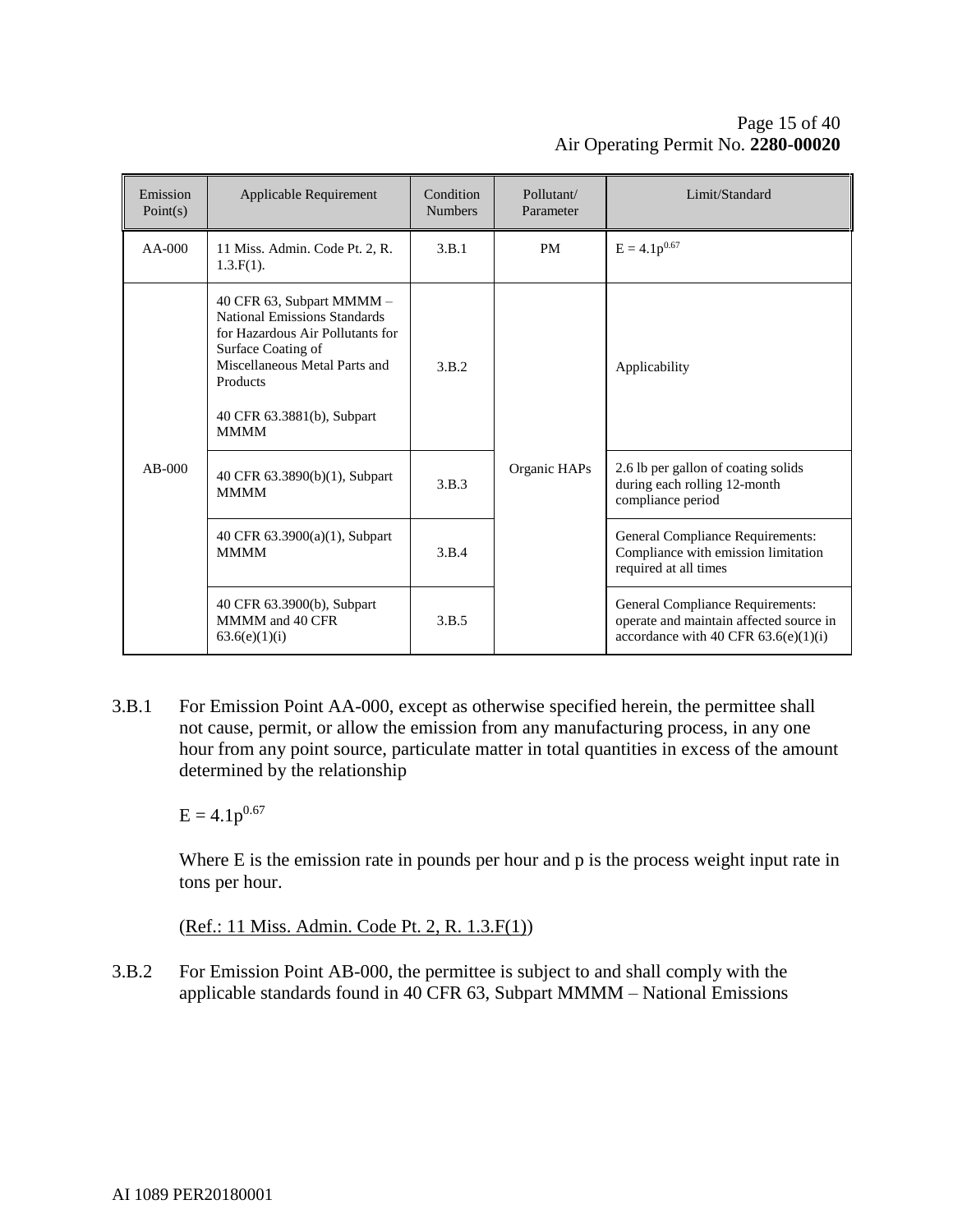Standards for Hazardous Air Pollutants for Surface Coating of Miscellaneous Metal Parts and Products.

#### (Ref.: 40 CFR 63.3881(b), Subpart MMMM)

3.B.3 For Emission Point AB-000, the permittee shall limit organic HAP emissions to no more than 2.6 lb per gallon of coating solids used during each rolling 12-month compliance period.

#### (Ref.: 40 CFR 63.3890(b)(1), Subpart MMMM)

3.B.4 For Emission Point AB-000, the permittee shall be in compliance with the emission limitation specified in Condition 3.B.3 at all times.

#### (Ref.:40 CFR 63.3900(a)(1), Subpart MMMM.)

3.B.5 For Emission Point AB-000, at all times, including periods of startup, shutdown, and malfunction, the permittee must operate and maintain any affected source, including associated air pollution control equipment and monitoring equipment, in a manner consistent with safety and good air pollution control practices for minimizing emissions. During a period of startup, shutdown, or malfunction, this general duty to minimize emissions requires that the permittee reduce emissions from the affected source to the greatest extent which is consistent with safety and good air pollution control practices. The general duty to minimize emissions during a period of startup, shutdown, or malfunction does not require the owner or operator to achieve emission levels that would be required by the applicable standard at other times if this is not consistent with safety and good air pollution control practices, nor does it require the owner or operator to make any further efforts to reduce emissions if levels required by the applicable standard have been achieved. Determination of whether such operation and maintenance procedures are being used will be based on information available to MDEQ which may include, but is not limited to, monitoring results, review of operation and maintenance procedures, review of operation and maintenance records, and inspection of the source.

#### (Ref.: 40 CFR 63.3900(b), Subpart MMMM and 40 CFR 63.6(e)(1)(i).)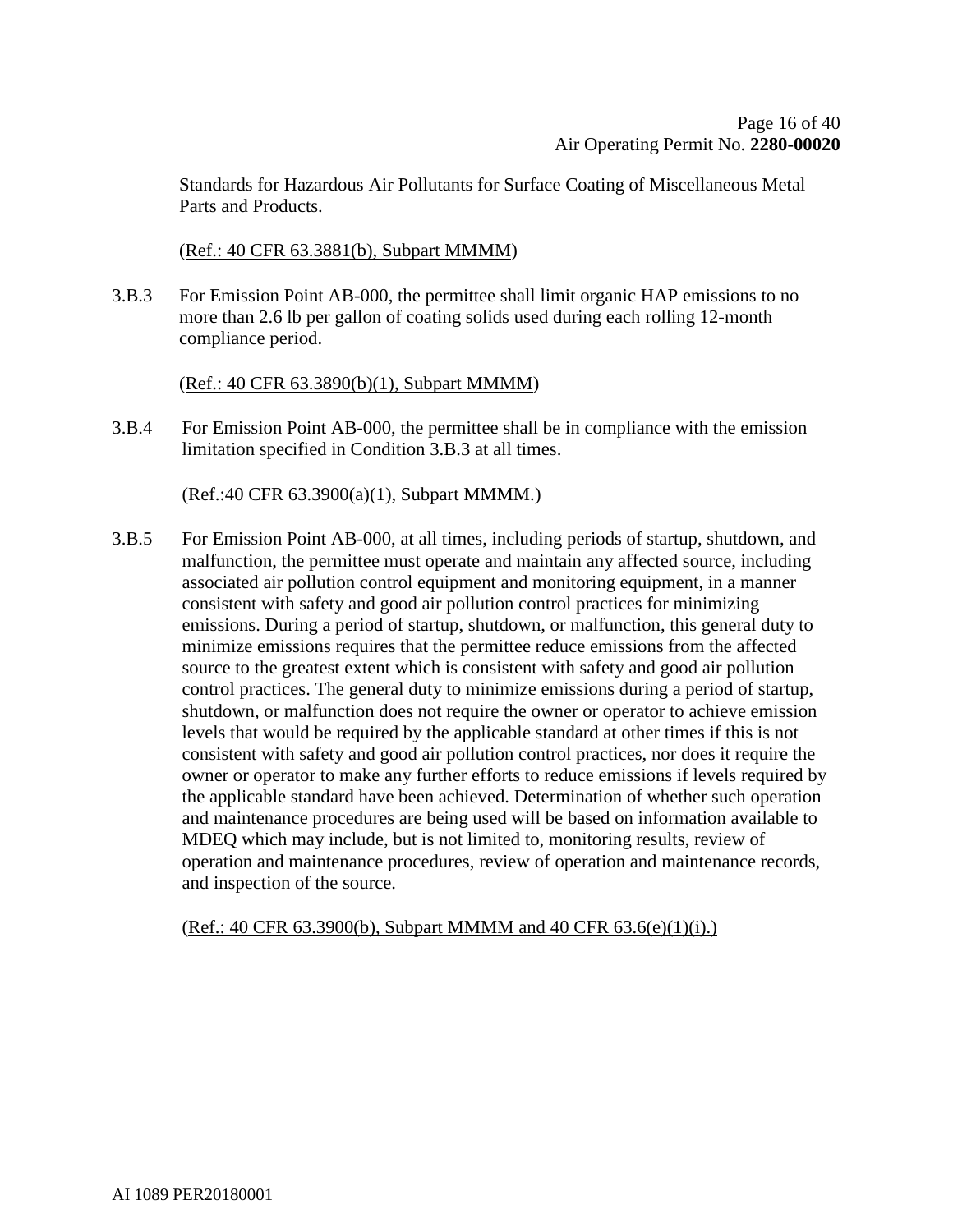#### C. Insignificant and Trivial Activity Emission Limitations & Standards

| <b>Applicable Requirement</b>                     | Condition<br>Number | Pollutant/<br>Parameter | Limit/Standard |
|---------------------------------------------------|---------------------|-------------------------|----------------|
| 11 Miss. Admin. Code Pt. 2, R.<br>$1.3.D(1)(a)$ . | 3.C.1               | PM                      | 0.6 lbs/MMBTU  |
| 11 Miss. Admin. Code Pt. 2, R.<br>$1.4.A(1)$ .    | 3.C.2               | SO <sub>2</sub>         | 4.8 lbs/MMBTU  |

3.C.1 The maximum permissible emission of ash and/or particulate matter from fossil fuel burning installations of less than 10 million BTU per hour heat input shall not exceed 0.6 pounds per million BTU per hour heat input.

(Ref.: 11 Miss. Admin. Code Pt. 2, R. 1.3.D(1)(a).)

3.C.2 The maximum discharge of sulfur oxides from any fuel burning installation in which the fuel is burned primarily to produce heat or power by indirect heat transfer shall not exceed 4.8 pounds (measured as sulfur dioxide) per million BTU heat input.

(Ref.: 11 Miss. Admin. Code Pt. 2, R. 1.4.A(1).)

- D. Work Practice Standards
- 3.D.1 None.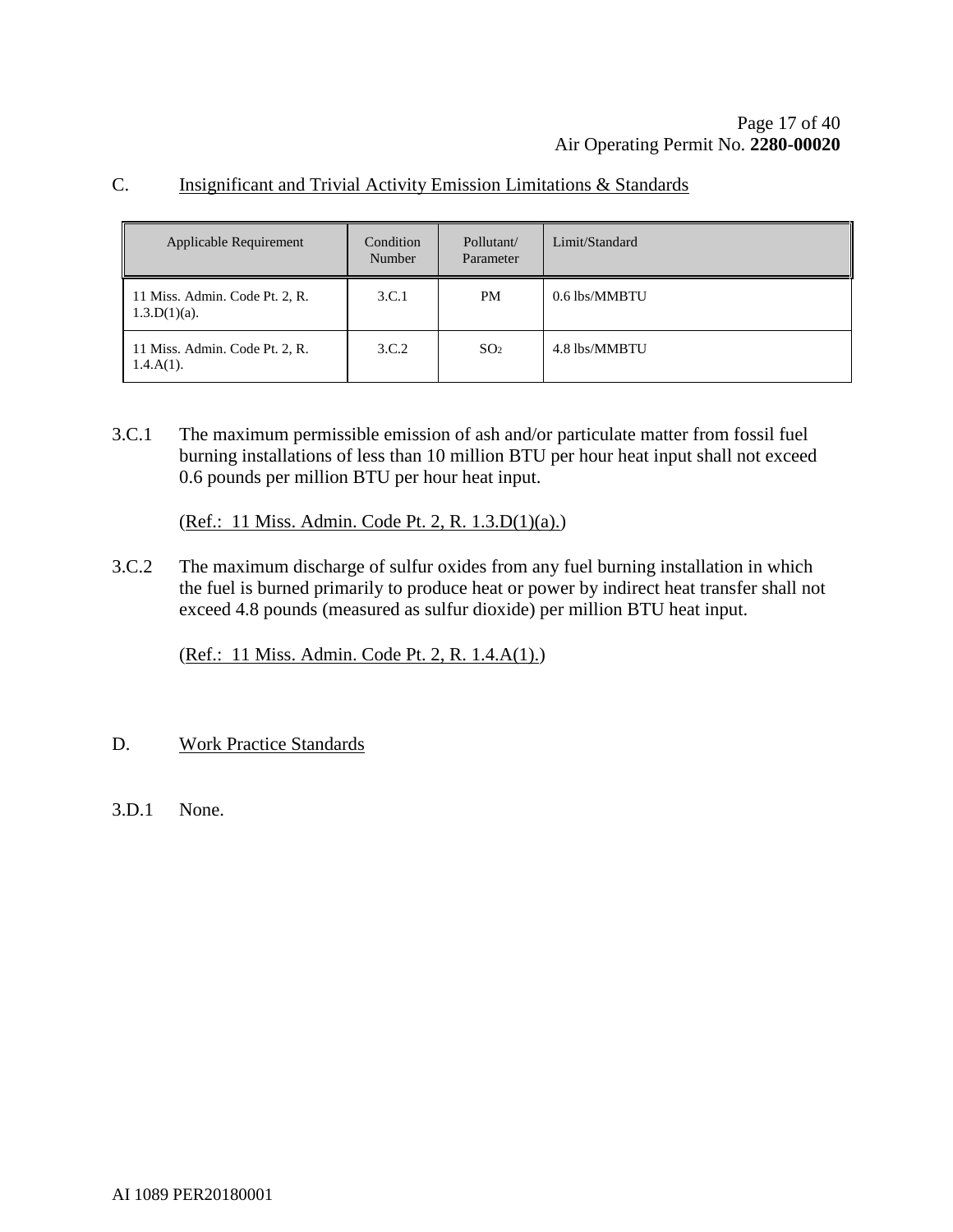### SECTION 4. COMPLIANCE SCHEDULE

- 4.1 Unless otherwise specified herein, the permittee shall be in compliance with all requirements contained herein upon issuance of this permit.
- 4.2 Except as otherwise specified herein, the permittee shall submit to the Permit Board and to the Administrator of EPA Region IV a certification of compliance with permit terms and conditions, including emission limitations, standards, or work practices, by January 31 for the preceding calendar year. Each compliance certification shall include the following:
	- (a) the identification of each term or condition of the permit that is the basis of the certification;
	- (b) the compliance status;
	- (c) whether compliance was continuous or intermittent;
	- (d) the method(s) used for determining the compliance status of the source, currently and over the applicable reporting period;
	- (e) such other facts as may be specified as pertinent in specific conditions elsewhere in this permit.

(Ref.: 11 Miss. Admin. Code Pt. 2, R. 6.3.C(5)(a), (c), & (d).)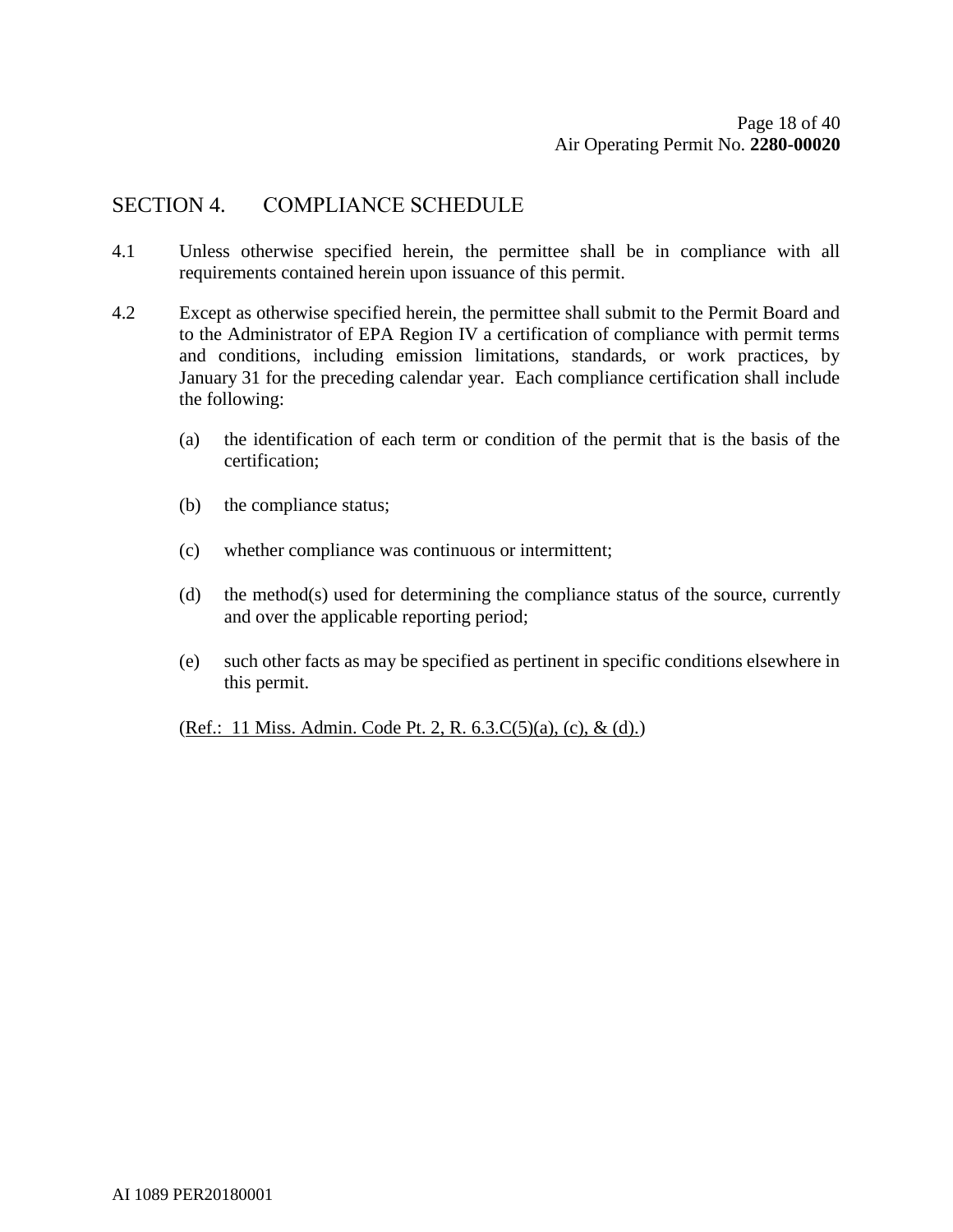### SECTION 5. MONITORING, RECORDKEEPING & REPORTING REQUIREMENTS

#### A. General Monitoring, Recordkeeping and Reporting Requirements

5.A.1 The permittee shall install, maintain, and operate equipment and/or institute procedures as necessary to perform the monitoring and recordkeeping specified below.

(Ref.: 11 Miss. Admin. Code Pt. 2, R. 6.3.A(3).)

- 5.A.2 In addition to the recordkeeping specified below, the permittee shall include with all records of required monitoring information the following:
	- (a) the date, place as defined in the permit, and time of sampling or measurements;
	- (b) the date(s) analyses were performed;
	- (c) the company or entity that performed the analyses;
	- (d) the analytical techniques or methods used;
	- (e) the results of such analyses; and
	- (f) the operating conditions existing at the time of sampling or measurement.

(Ref.: 11 Miss. Admin. Code Pt. 2, R. 6.3.A(3)(b)(1).)

5.A.3 Except where a longer duration is specified in an applicable requirement, the permittee shall retain records of all required monitoring data and support information for a period of at least five (5) years from the date of the monitoring sample, measurement, report, or application. Support information includes all calibration and maintenance records, all original strip-chart recordings for continuous monitoring instrumentation, and copies of all reports required by the permit.

(Ref.: 11 Miss. Admin. Code Pt. 2, R. 6.3.A(3)(b)(2).)

5.A.4 Except as otherwise specified herein, the permittee shall submit reports of any required monitoring by July 31 and January 31 for the preceding six-month period. All instances of deviations from permit requirements must be clearly identified in such reports and all required reports must be certified by a responsible official consistent with 11 Miss. Admin. Code Pt. 2, R. 6.2.E.

(Ref.: 11 Miss. Admin. Code Pt. 2, R. 6.3.A(3)(c)(1).)

AI 1089 PER20180001 5.A.5 Except as otherwise specified herein, the permittee shall report all deviations from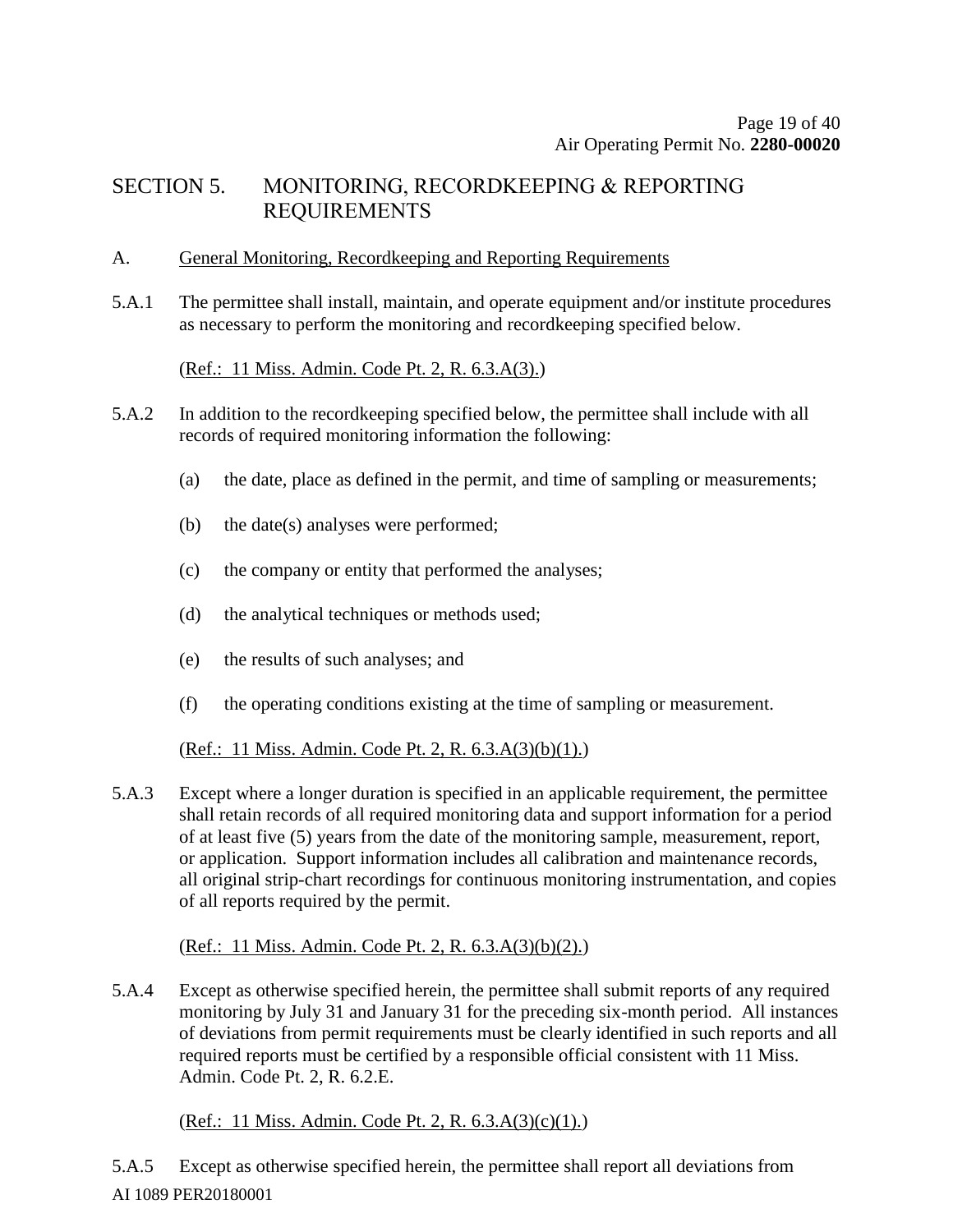permit requirements, including those attributable to upsets, the probable cause of such deviations, and any corrective actions or preventive measures taken. Said report shall be made within five (5) days of the time the deviation began.

(Ref.: 11 Miss. Admin. Code Pt. 2, R. 6.3.A(3)(c)(2).)

5.A.6 Except as otherwise specified herein, the permittee shall perform emissions sampling and analysis in accordance with EPA Test Methods and with any continuous emission monitoring requirements, if applicable. All test methods shall be those versions or their equivalents approved by the DEQ and the EPA.

(Ref.: 11 Miss. Admin. Code Pt. 2, R. 6.3.A(3).)

5.A.7 The permittee shall maintain records of any alterations, additions, or changes in equipment or operation.

(Ref.: 11 Miss. Admin. Code Pt. 2, R. 6.3.A(3).)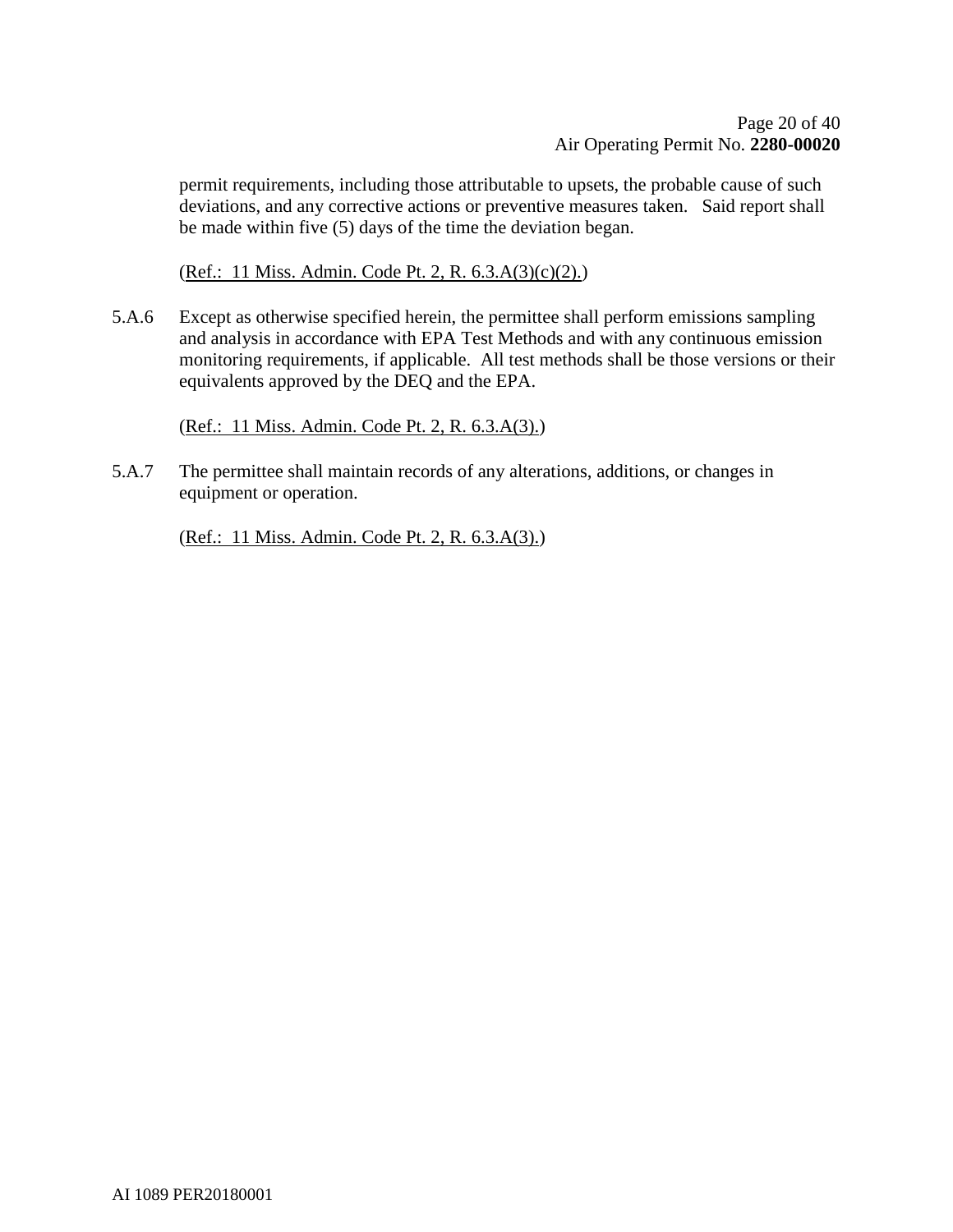| Emission<br>Point(s) | Applicable Requirement                                                                                                                                                                                                    | Condition<br><b>Numbers</b> | Monitoring/Recordkeeping Requirement                                                                                                                    |
|----------------------|---------------------------------------------------------------------------------------------------------------------------------------------------------------------------------------------------------------------------|-----------------------------|---------------------------------------------------------------------------------------------------------------------------------------------------------|
| $AB-000$             | 40 CFR 63, Subpart<br><b>MMMM</b> – National<br>Emissions Standards for<br>Hazardous Air Pollutants<br>for Surface Coating of<br>Miscellaneous Metal<br>Parts and Products<br>40 CFR 63.3891(a) and<br>(b), Subpart MMMM. | 5.B.1                       | Demonstrate continuous compliance with HAPs limitation through<br>the compliant material option and/or emission rate without add-on<br>controls option. |
|                      | 40 CFR 63.3942 and<br>63.3952, Subpart<br>MMMM.                                                                                                                                                                           | 5.B.2                       |                                                                                                                                                         |
|                      | 40 CFR 63.3941,<br>Subpart MMMM.                                                                                                                                                                                          | 5.B.3                       | Demonstration of continuous compliance with HAPs limitation<br>using the compliant material option                                                      |
|                      | 40 CFR 63.3951,<br>Subpart MMMM.                                                                                                                                                                                          | 5.B.4                       | Demonstration of continuous compliance with HAPs limitation<br>through the emission rate without add-on control option.                                 |
|                      | 40 CFR $63.3930(a)$ , (b),<br>$(c)(1)-(3)$ , $(d)-(h)$ , and<br>(j), Subpart MMMM.                                                                                                                                        | 5.B.5                       | Recordkeeping Requirements                                                                                                                              |
|                      | 40 CFR 63.3931,<br>Subpart MMMM.                                                                                                                                                                                          | 5.B.6                       | Form and duration of records to be kept                                                                                                                 |

#### B. Specific Monitoring and Recordkeeping Requirements

5.B.1 For Emission Point AB-000, the permittee shall include all coatings (as defined in 40 CFR 63.3981), thinners and/or other additives, and cleaning materials used in the coating operations when determining whether the organic HAP emission rate is equal to or less than the emission limit in Condition 3.B.3 of the permit herein.

To make this determination, the permittee shall use at least one of the compliance options listed in paragraphs (a) or (b) of this permit condition. The permittee may apply either of the compliance options to an individual coating operation, or to multiple coating operations as a group, or to the entire affected source. The permittee may use different compliance options for different coating operations, or at different times on the same coating operation. The permittee may employ different compliance options at the same time on the same coating operation. If the permittee switches between compliance options for any coating operation or group of coating operations, the permittee shall document this switch as required by Condition  $5.B.5(c)(1)$  of the permit herein, and the permittee shall report it in the next semiannual compliance report required in Condition 5.C.1 of the permit herein. The permittee shall utilize either of the following options to demonstrate compliance with the emission limitation of Condition 3.B.3: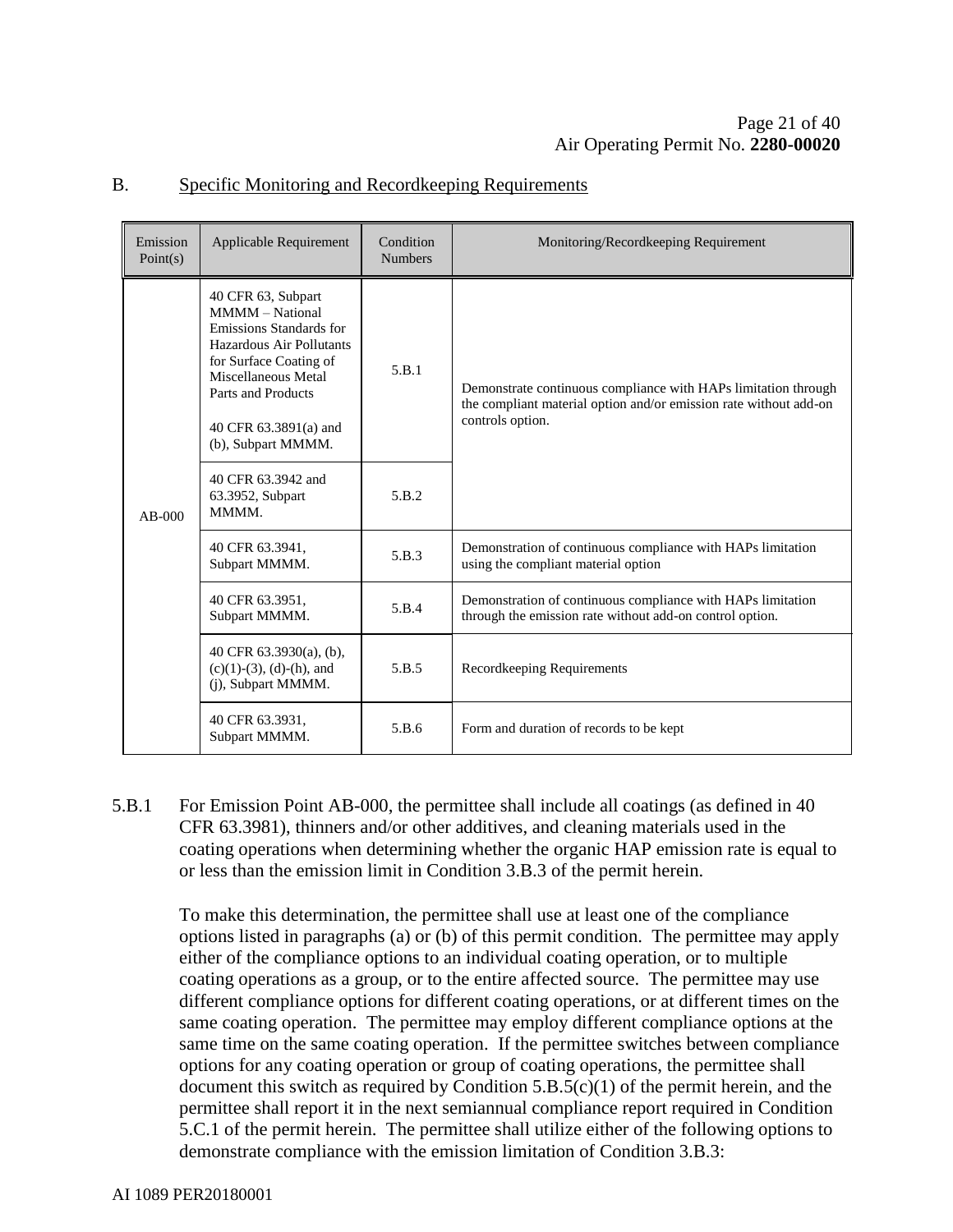- (a) *Compliant material option.* Demonstrate that the organic HAP content of each coating used in the coating operation is less than or equal to the applicable emission limit in Condition 3.B.3 of the permit herein, and that each thinner and/or other additive, and cleaning material used contains no organic HAP. The permittee shall meet all the requirements of Conditions 5.B.2, 5.B.3, 5.B.5, and 5.B.6 of the permit herein to demonstrate compliance with the applicable emission limit using this option.
- (b) *Emission rate without add-on controls option.* Demonstrate that, based on the coatings, thinners and/or other additives, and cleaning materials used in the coating operations, the organic HAP emission rate for the coating operations is less than or equal to the emission limit in Condition 3.B.3 of the permit herein, calculated as a rolling 12-month emission rate and determined on a monthly basis. The permittee shall meet all the requirements of Condition 5.B.2, 5.B.4, 5.B.5, and 5.B.6 of the permit herein to demonstrate compliance with the emission limit using this option.

#### (Ref.: 40 CFR 63.3891(a) and (b), Subpart MMMM.)

- 5.B.2 For Emission Point AB-000, the permittee shall utilize either of the following options in paragraphs (a) and/or (b) to demonstrate continuous compliance with the emission limitation of Condition 3.B.3 and shall maintain records as specified in Conditions 5.B.5 and 5.B.6:
	- (a) *Compliant material option.*
		- (1) For each compliance period to demonstrate continuous compliance, the permittee shall use no coating for which the organic HAP content (determined using Equation 2 of Condition 5.B.3(d) of the permit herein) exceeds the applicable emission limit in Condition 3.B.3 of the permit herein, and use no thinner and/or other additive, or cleaning material that contains organic HAP, determined according to Condition 5.B.3(a) of the permit herein. A compliance period consists of 12 months. Each month is the end of a compliance period consisting of that month and the preceding 11 months.
		- (2) If the permittee chooses to comply with the emission limitations by using the compliant material option, the use of any coating, thinner and/or other additive, or cleaning material that does not meet the criteria specified in paragraph (1) is a deviation from the emission limitations that must be reported as specified in Condition 5.C.1(e) of the permit herein.
		- (3) As part of each semiannual compliance report required by Condition 5.C.1 of the permit herein, the permittee shall identify the coating operation(s) for which the permittee used the compliant material option. If there were no deviations from the applicable emission limit in Condition 3.B.3 of the permit herein, submit a statement that the coating operation(s) was (were)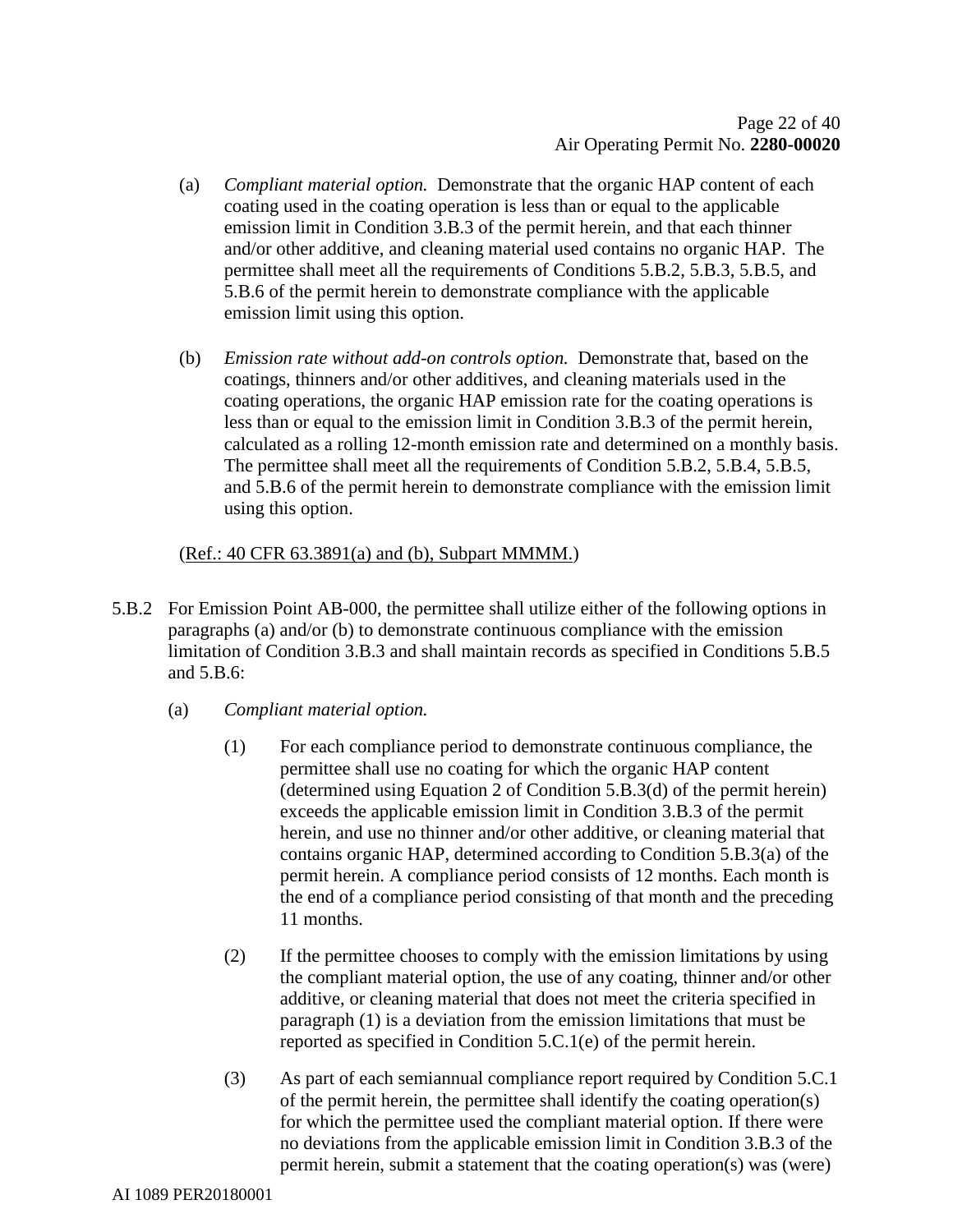in compliance with the emission limitation during the reporting period because the permittee used no coatings for which the organic HAP content exceeded the applicable emission limit in Condition 3.B.3 of the permit herein, and the permittee used no thinner and/or other additive, or cleaning material that contained organic HAP, determined according to Condition 5.B.3(a) of the permit herein.

#### (b) *Emission rate without add-on controls option.*

- (1) To demonstrate continuous compliance, the organic HAP emission rate for each compliance period, determined according to Condition 5.B.4(a) through (g) of the permit herein must be less than or equal to the applicable emission limit in Condition 3.B.3 of the permit herein. A compliance period consists of 12 months. Each month is the end of a compliance period consisting of that month and the preceding 11 months. The permittee shall perform the calculations in Condition 5.B.4(a) through (g) of the permit herein on a monthly basis using data from the previous 12 months of operation.
- (2) If the organic HAP emission rate for any 12-month compliance period exceeded the applicable emission limit in Condition 3.B.3 of the permit herein, this is a deviation from the emission limitation for that compliance period and shall be reported as specified in Condition 5.C.1 of the permit herein.
- (3) As part of each semiannual compliance report required by Condition 5.C.1 of the permit herein, the permittee shall identify the coating operation(s) for which the permittee used the emission rate without add-on controls option. If there were no deviations from the emission limitations, the permittee shall submit a statement that the coating operation(s) was (were) in compliance with the emission limitations during the reporting period because the organic HAP emission rate for each compliance period was less than or equal to the applicable emission limit in Condition 3.B.3 of the permit herein, determined according to Condition 5.B.4(a) through  $(g)$ of the permit herein.

#### (Ref.: 40 CFR 63.3942 and 63.3952, Subpart MMMM.)

5.B.3 *Demonstration of continuous compliance using the compliant material option.* For Emission Point AB-000, the permittee may use the compliant material option for any individual coating operation, for any group of coating operations in the affected source, or for all the coating operations in the affected source. The permittee shall use either the option specified in this permit condition or the emission rate without add-on controls option, which is specified in Condition 5.B.4 of the permit herein, for any coating operation in the affected source. To demonstrate continuous compliance using the compliant material option, the coating operation or group of coating operations shall use no coating with an organic HAP content that exceeds the applicable emission limit in Condition 3.B.3 of the permit herein and must use no thinner and/or other additive, or

AI 1089 PER20180001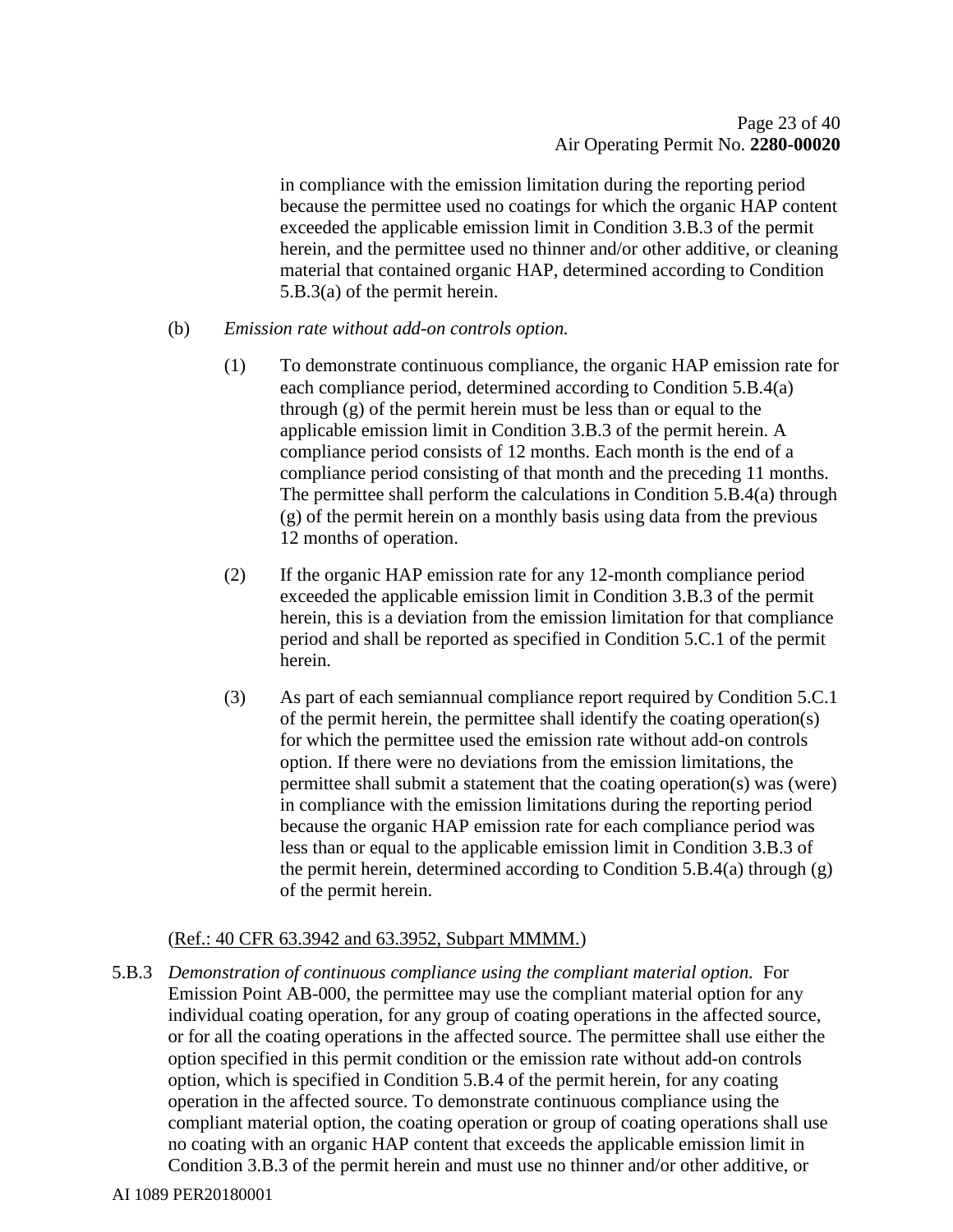cleaning material that contains organic HAP as determined according to this permit condition. The permittee shall meet all the requirements of this permit condition. Use the procedures in this permit condition on each coating, thinner and/or other additive, and cleaning material in the condition it is in when it is received from its manufacturer or supplier and prior to any alteration. The permittee does not need to redetermine the organic HAP content of coatings, thinners and/or other additives, and cleaning materials that are reclaimed on-site (or reclaimed off-site if the permittee has documentation showing that the permittee received back the exact same materials that were sent off-site) and reused in the coating operation for which the permittee used the compliant material option, provided these materials in their condition as received were demonstrated to comply with the compliant material option.

- (a) *Determine the mass fraction of organic HAP for each material used.* The permittee shall determine the mass fraction of organic HAP for each coating, thinner and/or other additive, and cleaning material used during the compliance period by using one of the options in paragraphs  $(a)(1)$  through (5) of this permit condition.
	- (1) *Method 311 (Appendix A to 40 CFR Part 63).* The permittee may use Method 311 for determining the mass fraction of organic HAP. Use the procedures specified in paragraphs  $(a)(1)(i)$  and  $(ii)$  of this permit condition when performing a Method 311 test.
		- (i) Count each organic HAP that is measured to be present at 0.1 percent by mass or more for Occupational Safety and Health Administration (OSHA)-defined carcinogens as specified in 29 CFR 1910.1200(d)(4) and at 1.0 percent by mass or more for other compounds. For example, if toluene (not an OSHA carcinogen) is measured to be 0.5 percent of the material by mass, the permittee does not have to count it. Express the mass fraction of each organic HAP that the permittee shall have to count as a value truncated to four places after the decimal point (e.g., 0.3791).
		- (ii) Calculate the total mass fraction of organic HAP in the test material by adding up the individual organic HAP mass fractions and truncating the result to three places after the decimal point (e.g., 0.763).
	- (2) *Method 24 (Appendix A to 40 CFR Part 60).* For coatings, the permittee may use Method 24 to determine the mass fraction of non-aqueous volatile matter and use that value as a substitute for mass fraction of organic HAP. For reactive adhesives in which some of the HAP react to form solids and are not emitted to the atmosphere, the permittee may use the alternative method contained in appendix A to subpart PPPP of this part, rather than Method 24. The permittee may use the volatile fraction that is emitted, as measured by the alternative method in appendix A to subpart PPPP of this part, as a substitute for the mass fraction of organic HAP.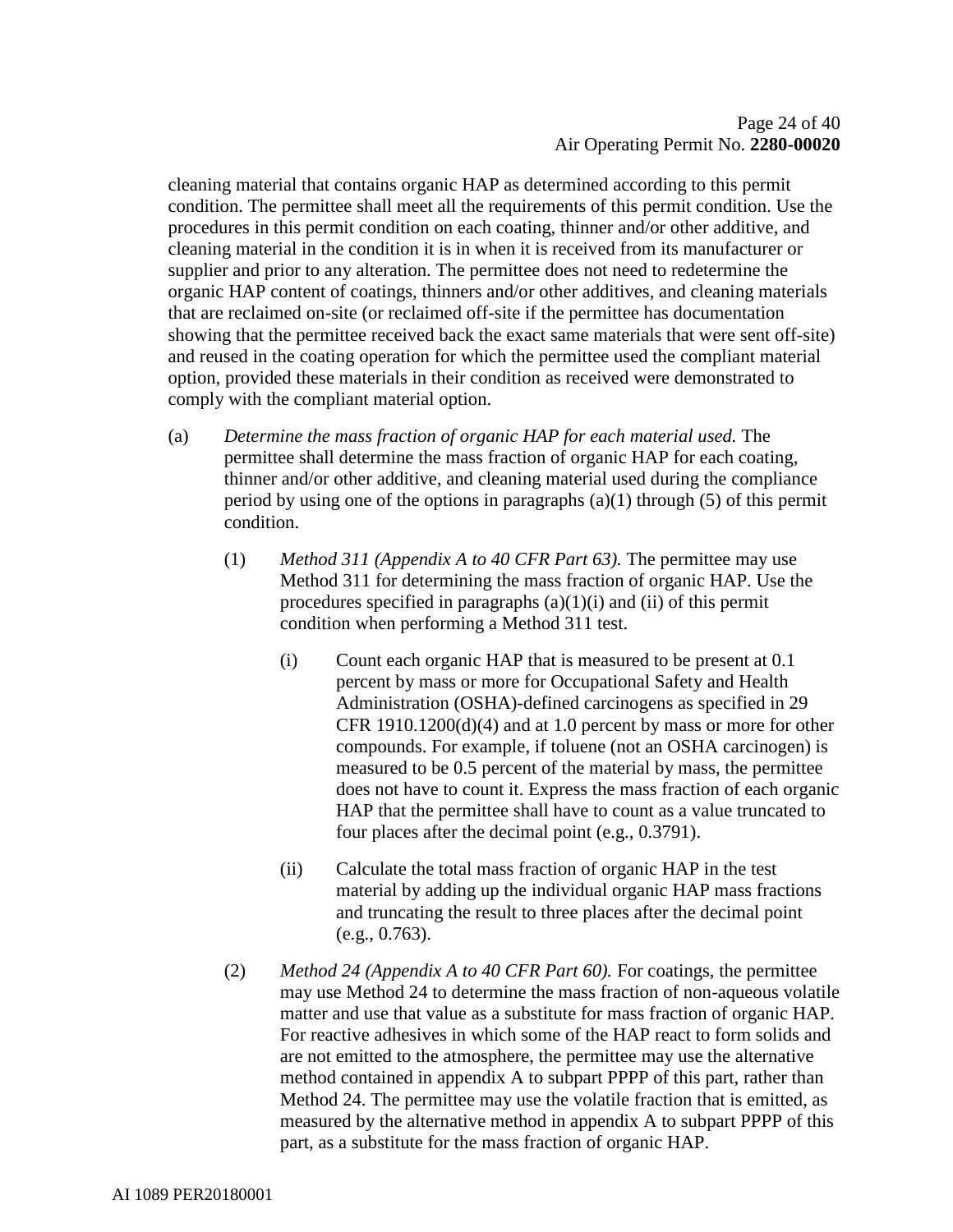- (3) *Alternative method.* The permittee may use an alternative test method for determining the mass fraction of organic HAP once MDEQ has approved it. The permittee shall follow the procedure in 40 CFR 63.7(f) to submit an alternative test method for approval.
- (4) *Information from the supplier or manufacturer of the material.* The permittee may rely on information other than that generated by the test methods specified in paragraphs  $(a)(1)$  through  $(3)$  of this permit condition, such as manufacturer's formulation data, if it represents each organic HAP that is present at 0.1 percent by mass or more for OSHAdefined carcinogens as specified in 29 CFR 1910.1200(d)(4) and at 1.0 percent by mass or more for other compounds. For example, if toluene (not an OSHA carcinogen) is 0.5 percent of the material by mass, the permittee does not have to count it. For reactive adhesives in which some of the HAP react to form solids and are not emitted to the atmosphere, the permittee may rely on manufacturer's data that expressly states the organic HAP or volatile matter mass fraction emitted. If there is a disagreement between such information and results of a test conducted according to paragraphs  $(a)(1)$  through  $(3)$  of this permit condition, then the test method results will take precedence unless, after consultation, the permittee demonstrates to the satisfaction of the enforcement agency that the formulation data are correct.
- (5) *Solvent blends.* Solvent blends may be listed as single components for some materials in data provided by manufacturers or suppliers. Solvent blends may contain organic HAP which shall be counted toward the total organic HAP mass fraction of the materials. When test data and manufacturer's data for solvent blends are not available, the permittee may use the default values for the mass fraction of organic HAP in these solvent blends listed in Table 3 or 4 to Subpart MMMM. If the permittee uses the tables, the permittee shall use the values in Table 3 for all solvent blends that match Table 3 entries according to the instructions for Table 3, and the permittee may use Table 4 only if the solvent blends in the materials that the permittee uses does not match any of the solvent blends in Table 3 and the permittee knows only whether the blend is aliphatic or aromatic. However, if the results of a Method 311 (Appendix A to 40 CFR Part 63) test indicate higher values than those listed on Table 3 or 4 to Subpart MMMM, the Method 311 results will take precedence unless, after consultation, the permittee demonstrates to the satisfaction of MDEQ that the formulation data are correct.
- (b) *Determine the volume fraction of coating solids for each coating.* The permittee shall determine the volume fraction of coating solids (liters (gal) of coating solids per liter (gal) of coating) for each coating used during the compliance period by a test, by information provided by the supplier or the manufacturer of the material, or by calculation, as specified in paragraphs  $(b)(1)$  through  $(4)$  of this permit condition. If test results obtained according to paragraph (b)(1) of this permit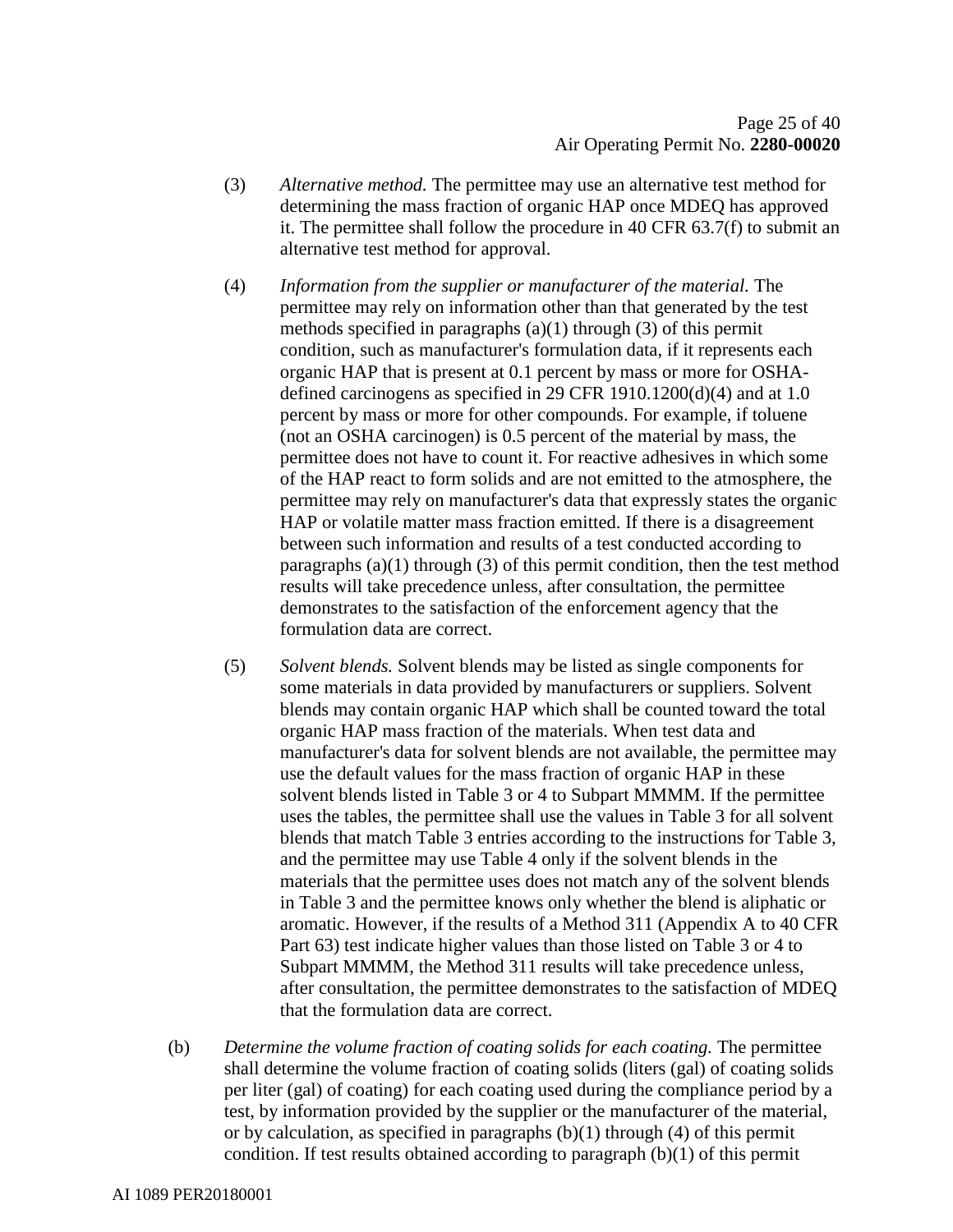condition do not agree with the information obtained under paragraph  $(b)(3)$  or  $(4)$ of this permit condition, the test results will take precedence unless, after consultation, the permittee demonstrates to the satisfaction of MDEQ that the formulation data are correct.

- (1) *ASTM Method D2697–86 (Reapproved 1998) or ASTM Method D6093–97 (Reapproved 2003).* The permittee may use ASTM Method D2697–86 (Reapproved 1998), "Standard Test Method for Volume Nonvolatile Matter in Clear or Pigmented Coatings" (incorporated by reference, see 63.14), or ASTM Method D6093–97 (Reapproved 2003), "Standard Test Method for Percent Volume Nonvolatile Matter in Clear or Pigmented Coatings Using a Helium Gas Pycnometer" (incorporated by reference, see 63.14), to determine the volume fraction of coating solids for each coating. Divide the nonvolatile volume percent obtained with the methods by 100 to calculate volume fraction of coating solids.
- (2) *Alternative method.* The permittee may use an alternative test method for determining the solids content of each coating once the Administrator has approved it. The permittee shall follow the procedure in 40 CFR 63.7(f) to submit an alternative test method for approval.
- (3) *Information from the supplier or manufacturer of the material.* The permittee may obtain the volume fraction of coating solids for each coating from the supplier or manufacturer.
- (4) *Calculation of volume fraction of coating solids.* The permittee may determine the volume fraction of coating solids using Equation 1:

$$
V_S = 1 - \frac{m_{volatiles}}{D_{avg}} \quad (Eq. 1)
$$

Where:

 $V<sub>s</sub>$  = Volume fraction of coating solids, liters (gal) coating solids per liter (gal) coating.

mvolatiles = Total volatile matter content of the coating, including HAP, volatile organic compounds (VOC), water, and exempt compounds, determined according to Method 24 in appendix A of 40 CFR part 60, grams volatile matter per liter coating.

 $D_{avg}$  = Average density of volatile matter in the coating, grams volatile matter per liter volatile matter, determined from test results using ASTM Method D1475–98, "Standard Test Method for Density of Liquid Coatings, Inks, and Related Products" (incorporated by reference, see 40 CFR 63.14), information from the supplier or manufacturer of the material, or reference sources providing density or specific gravity data for pure materials. If there is disagreement between ASTM Method D1475– 98 test results and other information sources, the test results will take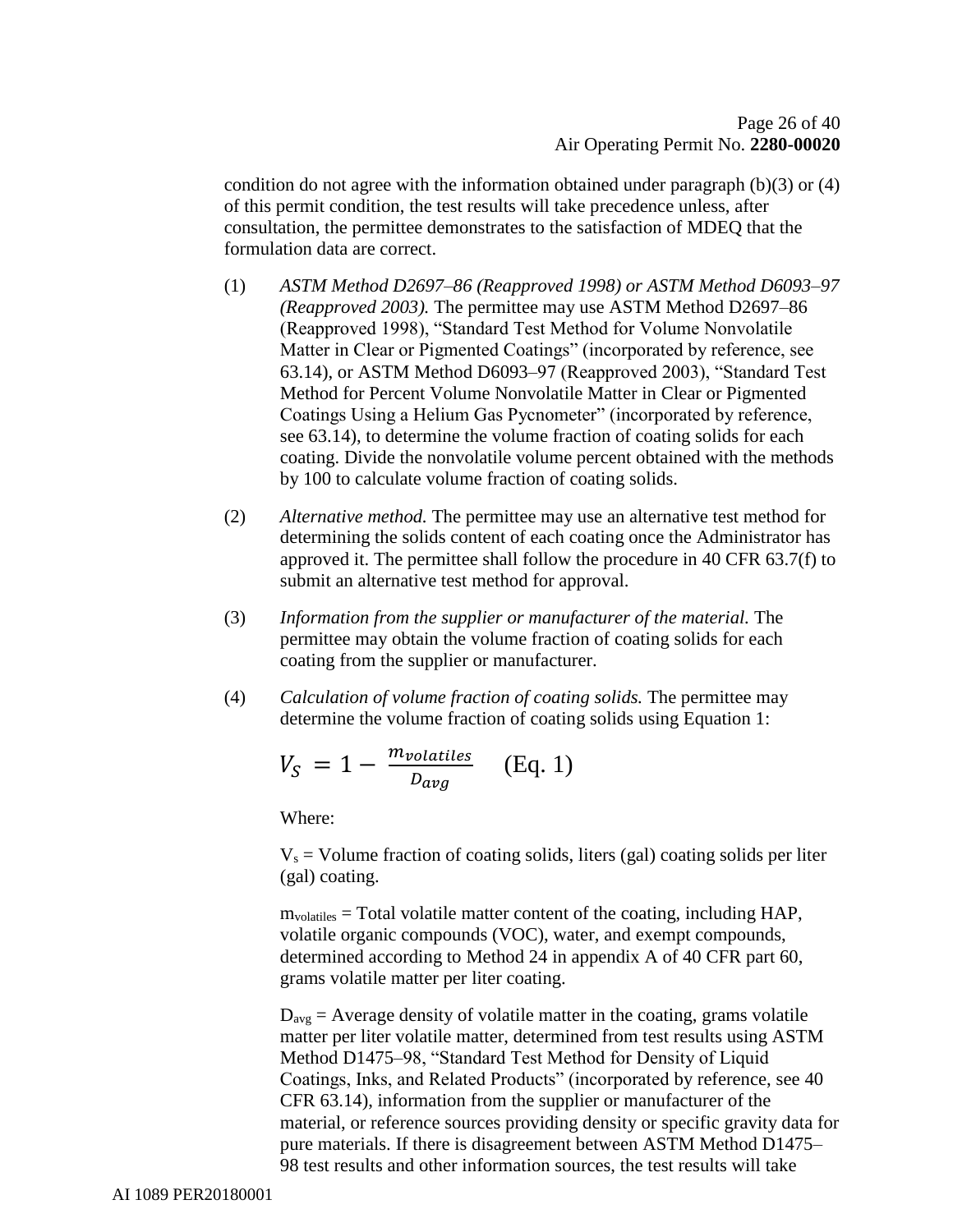precedence unless, after consultation the permittee demonstrates to the satisfaction of the enforcement agency that the formulation data are correct.

- (c) *Determine the density of each coating.* Determine the density of each coating used during the compliance period from test results using ASTM Method D1475–98, "Standard Test Method for Density of Liquid Coatings, Inks, and Related Products" (incorporated by reference, see 40 CFR 63.14), information from the supplier or manufacturer of the material, or specific gravity data for pure chemicals. If there is disagreement between ASTM Method D1475–98 test results and the supplier's or manufacturer's information, the test results will take precedence unless, after consultation the permittee demonstrates to the satisfaction of MDEQ that the formulation data are correct.
- (d) *Determine the organic HAP content of each coating.* Calculate the organic HAP content, kg (lb) of organic HAP emitted per liter (gal) coating solids used, of each coating used during the compliance period using Equation 2 of this permit condition:

$$
H_c = \frac{(D_c)(W_c)}{V_s} \tag{Eq. 2}
$$

Where:

 $H_c =$  Organic HAP content of the coating, kg organic HAP emitted per liter (gal) coating solids used.

 $D_c$  = Density of coating, kg coating per liter (gal) coating, determined according to paragraph (c) of this permit condition.

 $W_c$  = Mass fraction of organic HAP in the coating, kg organic HAP per kg coating, determined according to paragraph (a) of this permit condition.

 $V_s$  = Volume fraction of coating solids, liter (gal) coating solids per liter (gal) coating, determined according to paragraph (b) of this permit condition.

#### (Ref.:40 CFR 63.3941, Subpart MMMM.)

5.B.4 *Demonstration of continuous compliance using the emission rate without add-on controls option.* For Emission Point AB-000, the permittee may use the emission rate without add-on controls option for any individual coating operation, for any group of coating operations in the affected source, or for all the coating operations in the affected source. The permittee shall use either the option specified in this permit condition or the compliant material option, which is specified in Condition 5.B.3 of the permit herein, for any coating operation in the affected source for which the permittee does not use this option. To demonstrate continuous compliance using the emission rate without add-on controls option, the coating operation or group of coating operations shall meet the applicable emission limit in Condition 3.B.3 of the permit herein. The permittee shall meet all the requirements of this permit condition. When calculating the organic HAP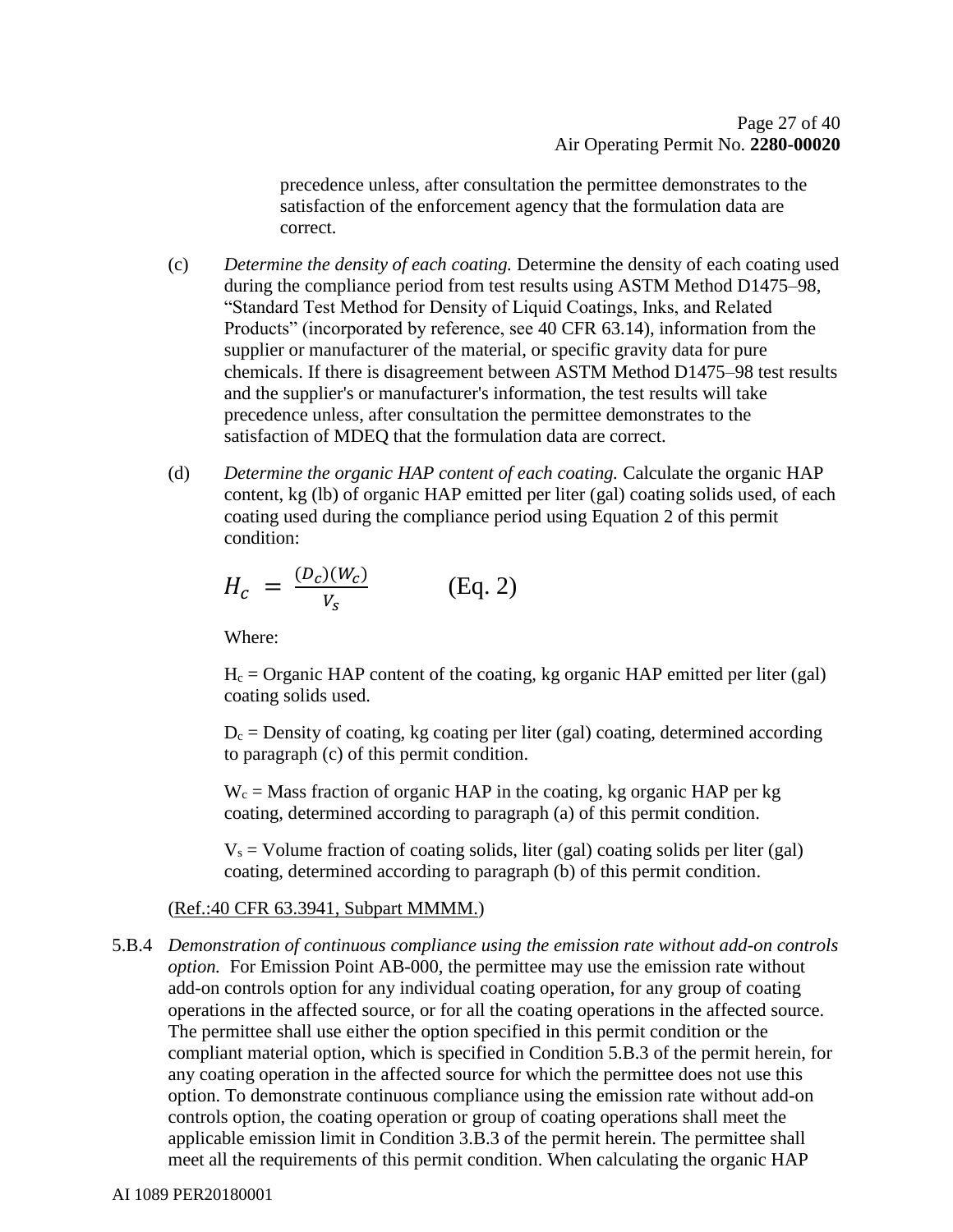emission rate according to this permit condition, do not include any coatings, thinners and/or other additives, or cleaning materials used on coating operations for which the permittee used the compliant material option. The permittee does not need to redetermine the mass of organic HAP in coatings, thinners and/or other additives, or cleaning materials that have been reclaimed on-site (or reclaimed off-site if the permittee has documentation showing that the permittee received back the exact same materials that were sent off-site) and reused in the coating operation for which the permittee used the emission rate without add-on controls option. If the permittee used coatings, thinners and/or other additives, or cleaning materials that have been reclaimed on-site, the amount of each used in a month may be reduced by the amount of each that is reclaimed. That is, the amount used may be calculated as the amount consumed to account for materials that are reclaimed.

- (a) *Determine the mass fraction of organic HAP for each material.* Determine the mass fraction of organic HAP for each coating, thinner and/or other additive, and cleaning material used during each month according to the requirements in Condition 5.B.3(a).
- (b) *Determine the volume fraction of coating solids.* Determine the volume fraction of coating solids (liter (gal) of coating solids per liter (gal) of coating) for each coating used during each month according to the requirements in Condition 5.B.3(b).
- (c) *Determine the density of each material.* Determine the density of each liquid coating, thinner and/or other additive, and cleaning material used during each month from test results using ASTM Method D1475–98, "Standard Test Method for Density of Liquid Coatings, Inks, and Related Products" (incorporated by reference, see 63.14), information from the supplier or manufacturer of the material, or reference sources providing density or specific gravity data for pure materials. If the permittee is including powder coatings in the compliance determination, determine the density of powder coatings, using ASTM Method D5965–02, "Standard Test Methods for Specific Gravity of Coating Powders" (incorporated by reference, see 63.14), or information from the supplier. If there is disagreement between ASTM Method D1475–98 or ASTM Method D5965–02 test results and other such information sources, the test results will take precedence unless, after consultation the permittee demonstrates to the satisfaction of MDEQ that the formulation data are correct. If the permittee purchases materials or monitors consumption by weight instead of volume, the permittee does not need to determine material density. Instead, the permittee may use the material weight in place of the combined terms for density and volume in Equations 3A, 3B, 3C, and 4 of this permit condition.
- (d) *Determine the volume of each material used.* Determine the volume (liters) of each coating, thinner and/or other additive, and cleaning material used during each month by measurement or usage records. If the permittee purchases materials or monitors consumption by weight instead of volume, the permittee does not need to determine the volume of each material used. Instead, the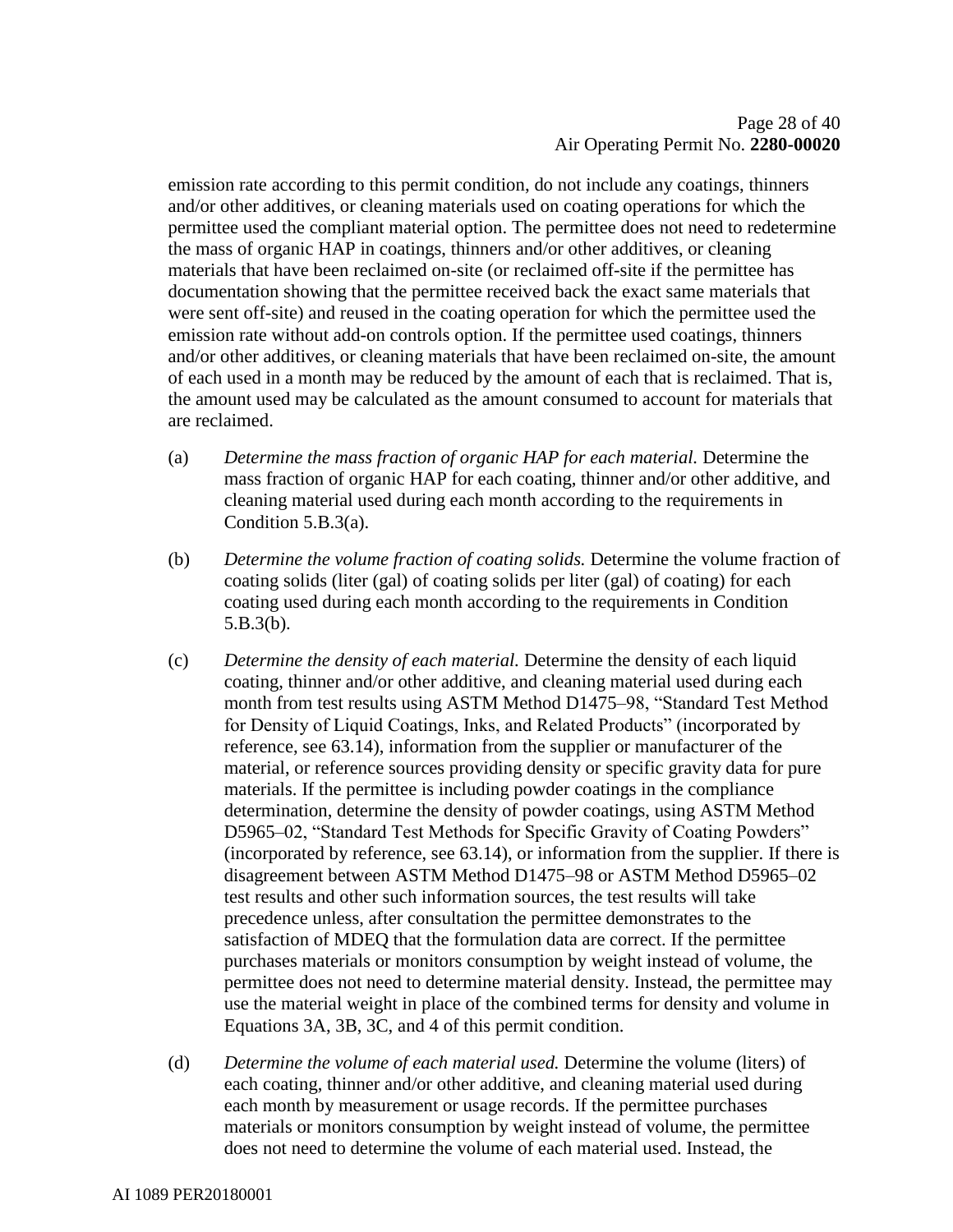permittee may use the material weight in place of the combined terms for density and volume in Equations 3A, 3B, and 3C of this permit condition.

(e) *Calculate the mass of organic HAP emissions.* The mass of organic HAP emissions is the combined mass of organic HAP contained in all coatings, thinners and/or other additives, and cleaning materials used during each month minus the organic HAP in certain waste materials. Calculate the mass of organic HAP emissions using Equation 3:

$$
H_e = A + B + C - R_w \tag{Eq. 3}
$$

Where:

 $H<sub>e</sub>$  = Total mass of organic HAP emissions during the month, kg.

 $A = Total mass of organic HAP in the coatings used during the month, kg, as$ calculated in Equation 3A of this permit condition.

 $B = Total mass of organic HAP in the thinners and/or other additives used during$ the month, kg, as calculated in Equation 3B of this permit condition.

 $C = \text{Total mass of organic HAP}$  in the cleaning materials used during the month, kg, as calculated in Equation 3C of this permit condition.

 $R_w$  = Total mass of organic HAP in waste materials sent or designated for shipment to a hazardous waste TSDF for treatment or disposal during the month, kg, determined according to Condition 5.B.4(e)(4). (The permittee may assign a value of zero to  $R_w$  if the permittee does not wish to use this allowance.)

(1) Calculate the kg of organic HAP in the coatings used during the month using Equation 3A:

$$
A = \sum_{i=1}^{m} (Vol_{c,i})(D_{c,i})(W_{c,i})
$$
 (Eq. 3A)

Where:

 $A = Total mass of organic HAP in the coating used during the month, kg.$ 

 $Vol_{c,i}$  = Total volume of coating, i, used during the month, liters.

 $D_{c,i}$  = Density of coating, i, kg coating per liter coating.

 $W_{c,i}$  = Mass fraction of organic HAP in coating, i, kg organic HAP per kg coating. For reactive adhesives as defined in 40 CFR 63.3981, use the mass fraction of organic HAP that is emitted as determined using the method in Appendix A to 40 CFR 63, Subpart PPPP.

 $m =$  Number of different coatings used during the month.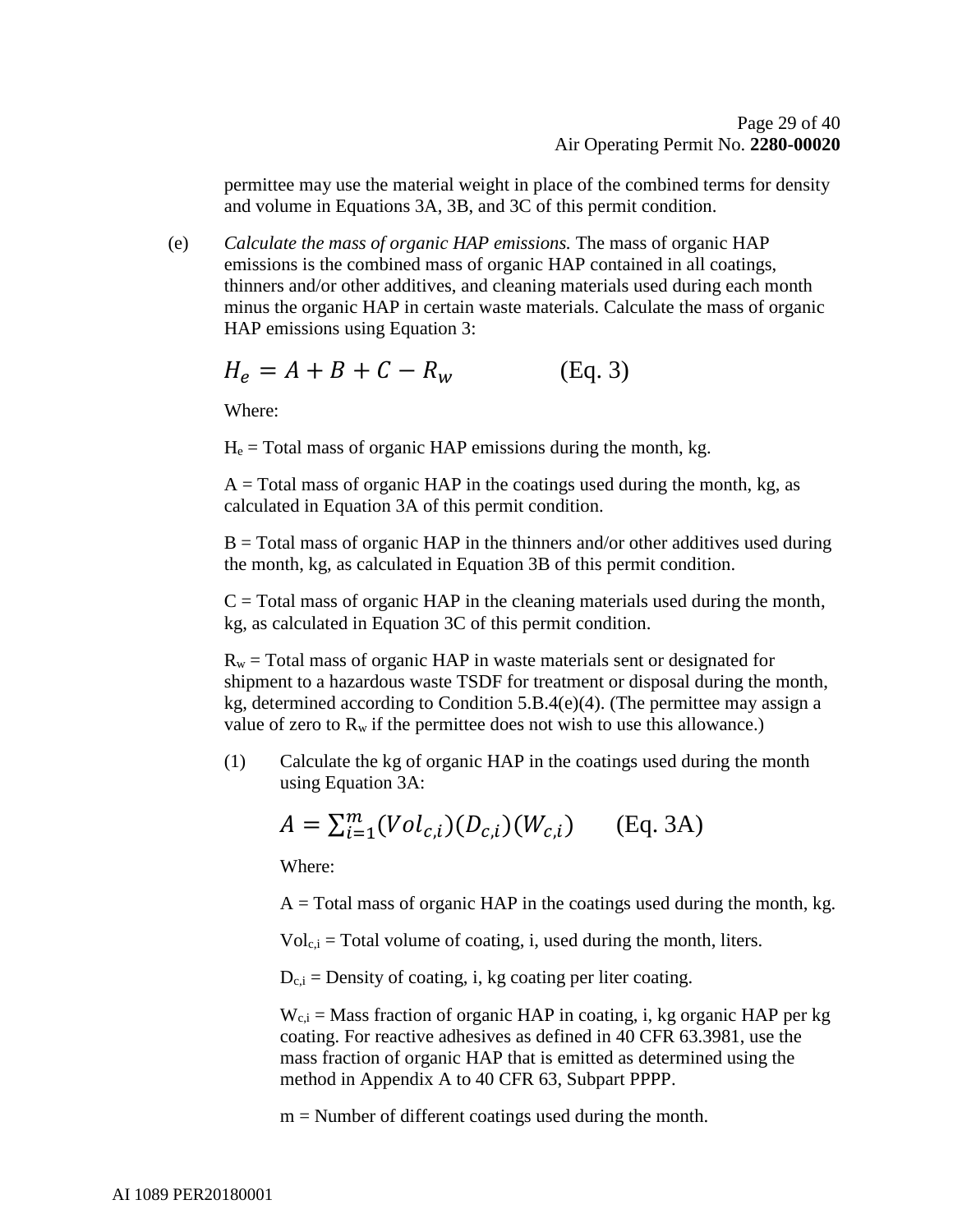(2) Calculate the kg of organic HAP in the thinners and/or other additives used during the month using Equation 3B:

$$
B = \sum_{j=1}^{n} (Vol_{t,j})(D_{t,j})(W_{t,j})
$$
 (Eq. 3B)

Where:

 $B = Total mass of organic HAP in the thinners and/or other additives used$ during the month, kg.

 $Vol_{t,i}$  = Total volume of thinner and/or other additive, j, used during the month, liters.

 $D_{t,i}$  = Density of thinner and/or other additive, j, kg per liter.

 $W_{t,i}$  = Mass fraction of organic HAP in thinner and/or other additive, j, kg organic HAP per kg thinner and/or other additive. For reactive adhesives as defined in 40 CFR 63.3981, use the mass fraction of organic HAP that is emitted as determined using the method in Appendix A to 40 CFR 63, Subpart PPPP.

 $n =$  Number of different thinners and/or other additives used during the month.

(3) Calculate the kg organic HAP in the cleaning materials used during the month using Equation 3C:

$$
C = \sum_{k=1}^{p} (Vol_{s,k})(D_{s,k})(W_{s,k})
$$
 (Eq. 3C)

Where:

 $C = Total mass of organic HAP in the cleaning materials used during the$ month, kg.

 $Vol_{s,k}$  = Total volume of cleaning material, k, used during the month, liters.

 $D_{s,k}$  = Density of cleaning material, k, kg per liter.

 $W_{s,k}$  = Mass fraction of organic HAP in cleaning material, k, kg organic HAP per kg material.

p = Number of different cleaning materials used during the month.

(4) If the permittee chooses to account for the mass of organic HAP contained in waste materials sent or designated for shipment to a hazardous waste TSDF in Equation 3 of this permit condition, then the permittee shall determine the mass according to paragraphs (i) through (iv):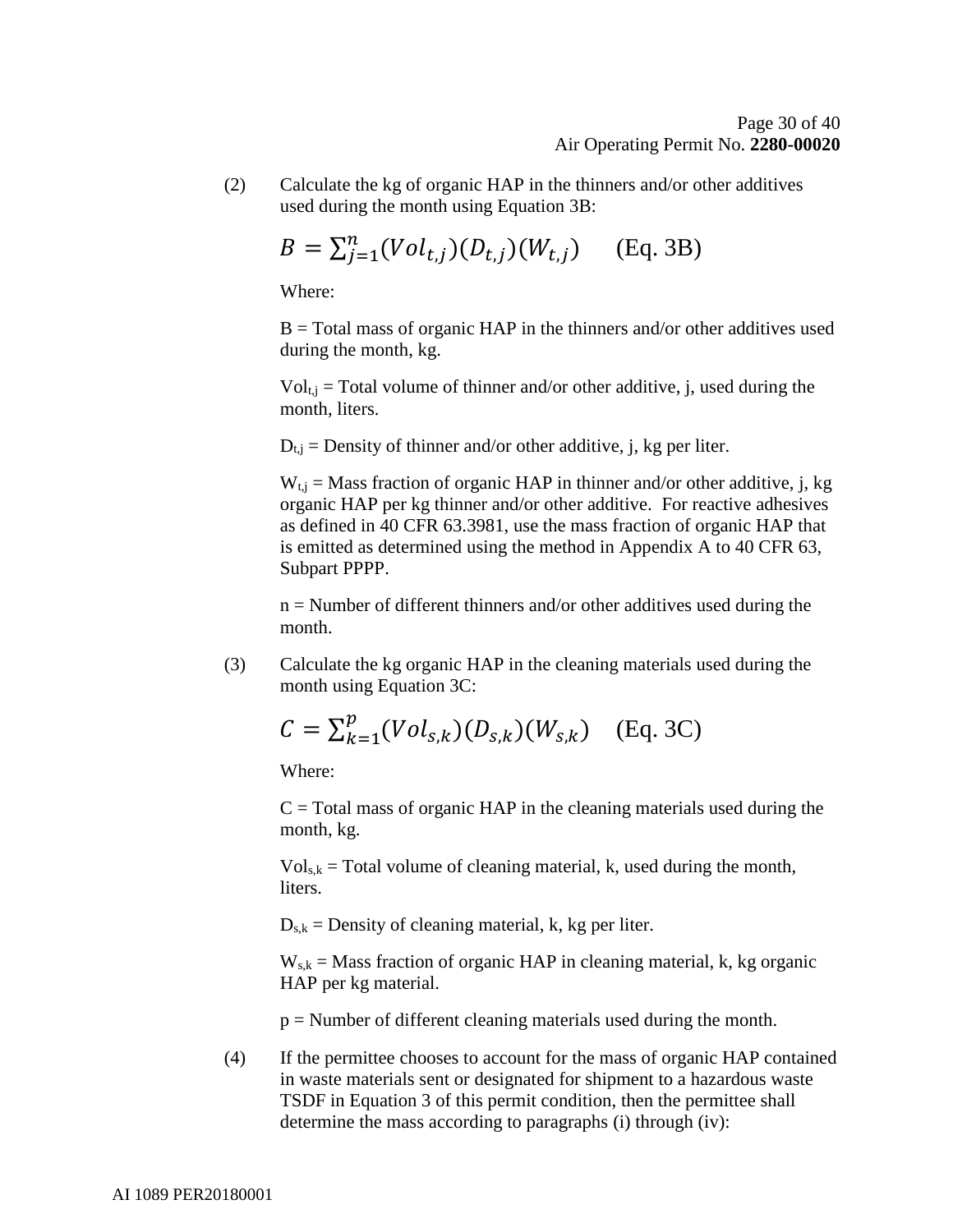- (i) The permittee may only include waste materials in the determination that are generated by coating operations in the affected source for which the permittee uses Equation 3 of this permit condition and that will be treated or disposed of by a facility that is regulated as a TSDF under 40 CFR part 262, 264, 265, or 266. The TSDF may be either off-site or on-site. The permittee may not include organic HAP contained in wastewater.
- (ii) The permittee shall determine either the amount of the waste materials sent to a TSDF during the month or the amount collected and stored during the month and designated for future transport to a TSDF. Do not include in the permittee's determination any waste materials sent to a TSDF during a month if the permittee has already included them in the amount collected and stored during that month or a previous month.
- (iii) Determine the total mass of organic HAP contained in the waste materials specified in paragraph (ii).
- (iv) The permittee shall document the methodology the permittee uses to determine the amount of waste materials and the total mass of organic HAP they contain, as required in Condition 5.B.5(h)(3) of the permit herein. If waste manifests include this information, they may be used as part of the documentation of the amount of waste materials and mass of organic HAP contained in them.
- (f) *Calculate the total volume of coating solids used.* Determine the total volume of coating solids used, liters, which is the combined volume of coating solids for all the coatings used during each month, using Equation 4:

$$
V_{st} = \sum_{i=1}^{m} (Vol_{c,i})(V_{s,i})
$$
 (Eq. 4)

Where:

 $V_{st}$  = Total volume of coating solids used during the month, liters.

 $Vol_{c,i}$  = Total volume of coating, i, used during the month, liters.

 $V_{si}$  = Volume fraction of coating solids for coating, i, liter solids per liter coating, determined according to Condition 5.B.4(b) of the permit herein.

 $m =$  Number of coatings used during the month.

(g) *Calculate the organic HAP emission rate.* Calculate the organic HAP emission rate for the compliance period, kg (lb) organic HAP emitted per liter (gal) coating solids used, using Equation 5:

$$
H_{yr} = \frac{\sum_{y=1}^{n} H_e}{\sum_{y=1}^{n} V_{st}}
$$
 (Eq. 5)

AI 1089 PER20180001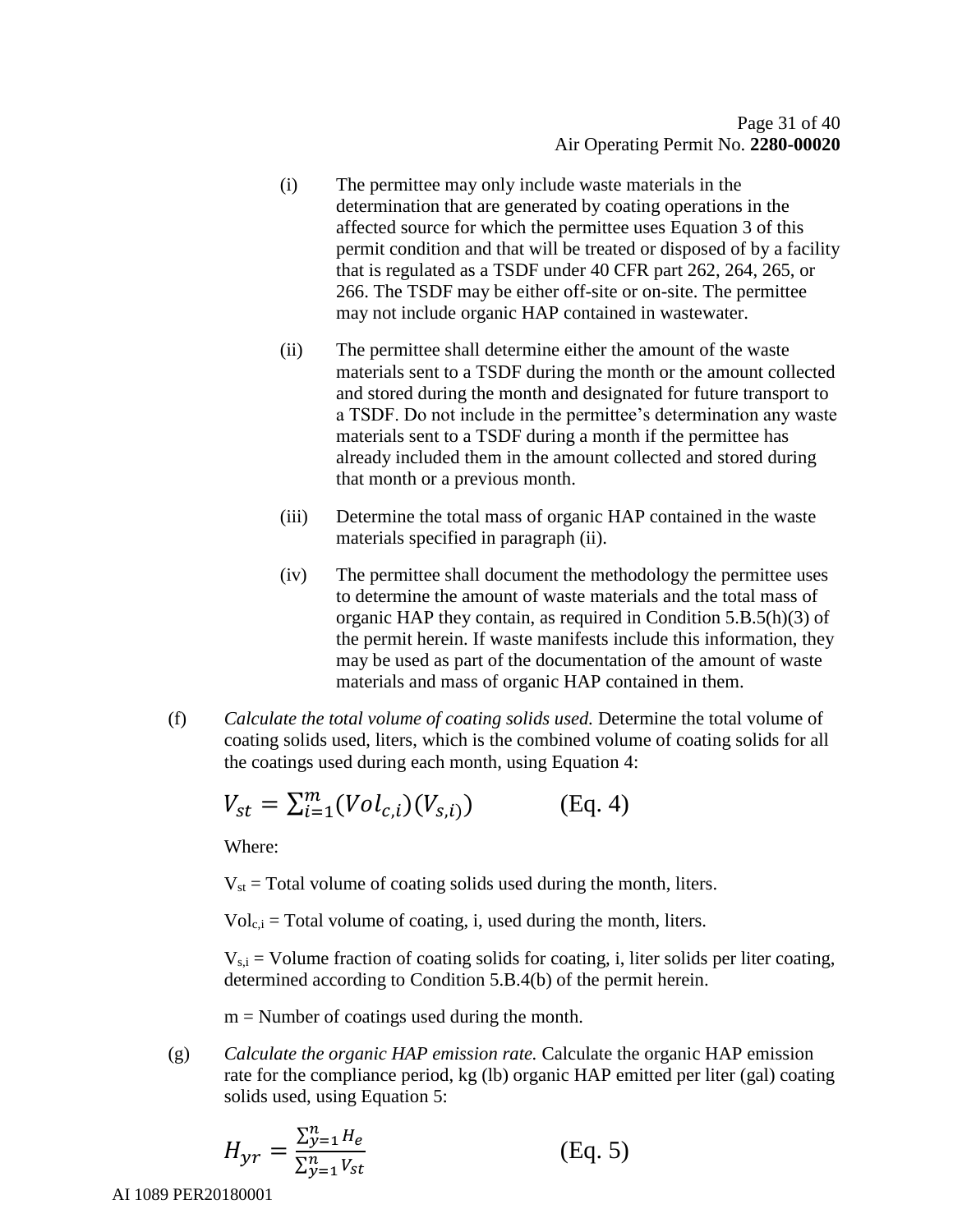Where:

 $H_{vr}$  = Average organic HAP emission rate for the compliance period, kg organic HAP emitted per liter coating solids used.

 $H<sub>e</sub>$  = Total mass of organic HAP emissions from all materials used during month, y, kg, as calculated by Equation 3 of this permit condition.

 $V_{st}$  = Total volume of coating solids used during month, y, liters, as calculated by Equation 4 of this permit condition.

 $y =$ Identifier for months.

n = Number of full months in the compliance period (n should equal 12).

#### (Ref.: 40 CFR 63.3951, Subpart MMMM.)

- 5.B.5 For Emission Point AB-000, the permittee shall collect and keep records of the data and information as specified in paragraphs (a) through (i). Failure to collect and keep these records is a deviation from Subpart MMMM.
	- (a) A copy of each notification and report that the permittee submitted to comply with Subpart MMMM, and the documentation supporting each notification and report.
	- (b) A current copy of information provided by materials suppliers or manufacturers, such as manufacturer's formulation data, or test data used to determine the mass fraction of organic HAP and density for each coating, thinner and/or other additive, and cleaning material, and the volume fraction of coating solids for each coating. If the permittee conducted testing to determine the mass fraction of organic HAP, density, or volume fraction of coating solids, the permittee shall keep a copy of the complete test report. If the permittee uses information provided to the permittee by the manufacturer or supplier of the material that was based on testing, the permittee shall keep the summary sheet of results provided to the permittee by the manufacturer or supplier.
	- (c) For each compliance period, the records specified in paragraphs  $(c)(1)$  through  $(3)$ of this permit condition.
		- (1) A record of the coating operations on which the permittee used each compliance option and the time periods (beginning and ending dates and times) for each option the permittee used.
		- (2) For the compliant material option, a record of the calculation of the organic HAP content for each coating, using Equation 2 of Condition 5.B.3(d) of the permit herein.
		- (3) For the emission rate without add-on controls option, a record of the calculation of the total mass of organic HAP emissions for the coatings,

AI 1089 PER20180001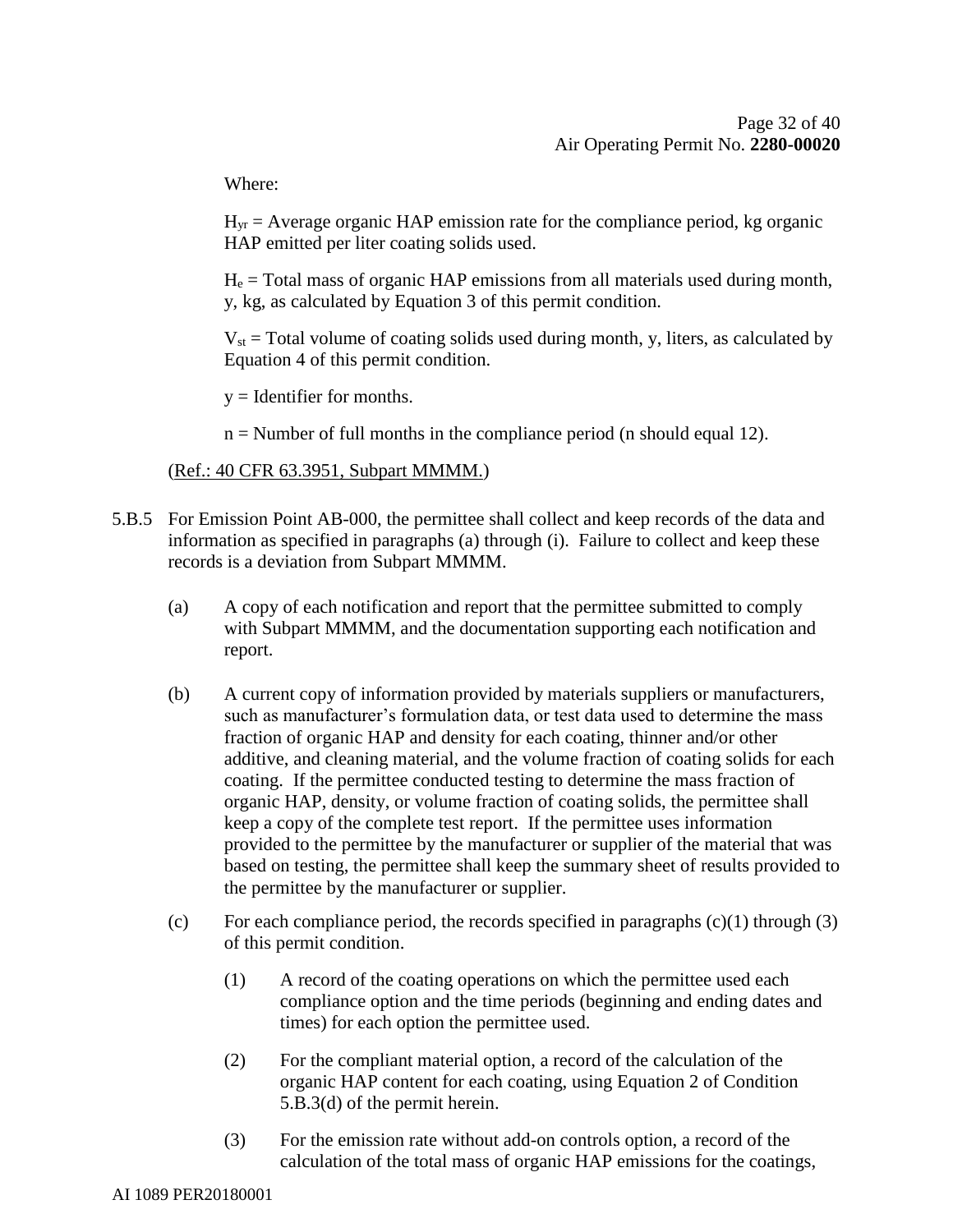thinners and/or other additives, and cleaning materials used each month using Equations 3, 3A through 3C, and 4 of Condition 5.B.4; and, if applicable, the calculation used to determine mass of organic HAP in waste materials according to Condition 5.B.4(e)(4); the calculation of the total volume of coating solids used each month using Equation 4 of Condition 5.B.4(f); and the calculation of each 12-month organic HAP emission rate using Equation 5 of Condition 5.B.4(g).

- (d) A record of the name and volume of each coating, thinner and/or other additive, and cleaning material used during each compliance period. If the permittee is using the compliant material option for all coatings at the source, the permittee may maintain purchase records for each material used rather than a record of the volume used.
- (e) A record of the mass fraction of organic HAP for each coating, thinner and/or other additive, and cleaning material used during each compliance period unless the material is tracked by weight.
- (f) A record of the volume fraction of coating solids for each coating used during each compliance period.
- (g) If the permittee uses the emission rate without add-on controls compliance option, the density for each coating, thinner and/or other additive, and cleaning material used during each compliance period.
- (h) If the permittee uses an allowance in Equation 3 of Condition 5.B.4 of the permit herein for organic HAP contained in waste materials sent to or designated for shipment to a treatment, storage, and disposal facility (TSDF) according to Condition 5.B.4(e)(4) of the permit herein, the permittee shall keep records of the information specified in paragraphs (1) through (3):
	- (1) The name and address of each TSDF to which the permittee sent waste materials for which the permittee uses an allowance in Equation 3 of Condition 5.B.4 of the permit herein; a statement of which subparts under 40 CFR parts 262, 264, 265, and 266 apply to the permittee; and the date of each shipment.
	- (2) Identification of the coating operations producing waste materials included in each shipment and the month or months in which the permittee used the allowance for these materials in Equation 3 of Condition 5.B.4 of the permit herein.
	- (3) The methodology used in accordance with Condition  $5.B.4(e)(4)$  of the permit herein to determine the total amount of waste materials sent to or the amount collected, stored, and designated for transport to a TSDF each month; and the methodology to determine the mass of organic HAP contained in these waste materials. This must include the sources for all data used in the determination, methods used to generate the data,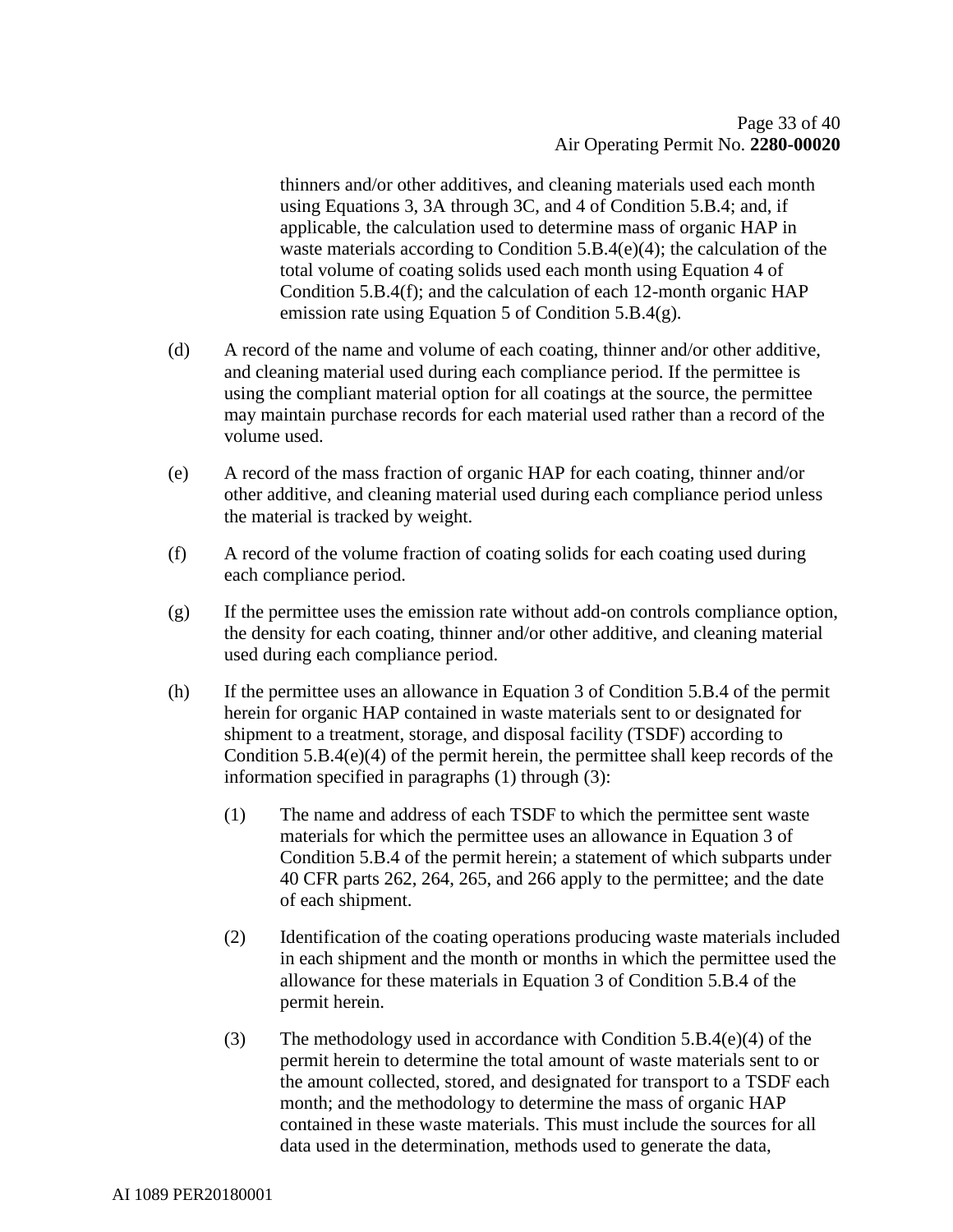frequency of testing or monitoring, and supporting calculations and documentation, including the waste manifest for each shipment.

(i) The permittee shall keep records of the date, time, and duration of each deviation.

(Ref.: 40 CFR 63.3930(a), (b), (c)(1)-(3), (d)-(h), and (j), Subpart MMMM.)

- 5.B.6 For Emission Point AB-000, the permittee shall maintain records in the following form and duration:
	- (a) The permittee's records shall be in a form suitable and readily available for expeditious review, according to  $63.10(b)(1)$ . Where appropriate, the records may be maintained as electronic spreadsheets or as a database.
	- (b) As specified in  $63.10(b)(1)$ , the permittee shall keep each record for 5 years following the date of each occurrence, measurement, maintenance, corrective action, report, or record.
	- (c) The permittee shall keep each record on-site for at least 2 years after the date of each occurrence, measurement, maintenance, corrective action, report, or record according to  $63.10(b)(1)$ . The permittee may keep the records off-site for the remaining 3 years.

(Ref.: 40 CFR 63.3931, Subpart MMMM.

| $\sqrt{ }$ | <b>Specific Reporting Requirements</b> |
|------------|----------------------------------------|
|            |                                        |

| Emission<br>Point(s) | Applicable Requirement                                                                                                                                                                                                         | Condition<br><b>Numbers</b> | <b>Reporting Requirement</b>  |
|----------------------|--------------------------------------------------------------------------------------------------------------------------------------------------------------------------------------------------------------------------------|-----------------------------|-------------------------------|
| $AB-000$             | 40 CFR 63, Subpart<br>MMMM - National<br>Emissions Standards for<br>Hazardous Air Pollutants<br>for Surface Coating of<br>Miscellaneous Metal<br>Parts and Products<br>40 CFR $63.3920(a)(1)$<br>through (6), Subpart<br>MMMM. | 5.C.1                       | Semiannual Compliance Reports |

5.C.1 *Semiannual Compliance Reports.* For Emission Point AB-000, the permittee shall submit semiannual compliance reports according to the requirements of paragraphs (a) through (f) of this permit condition. The semiannual compliance reporting requirements may be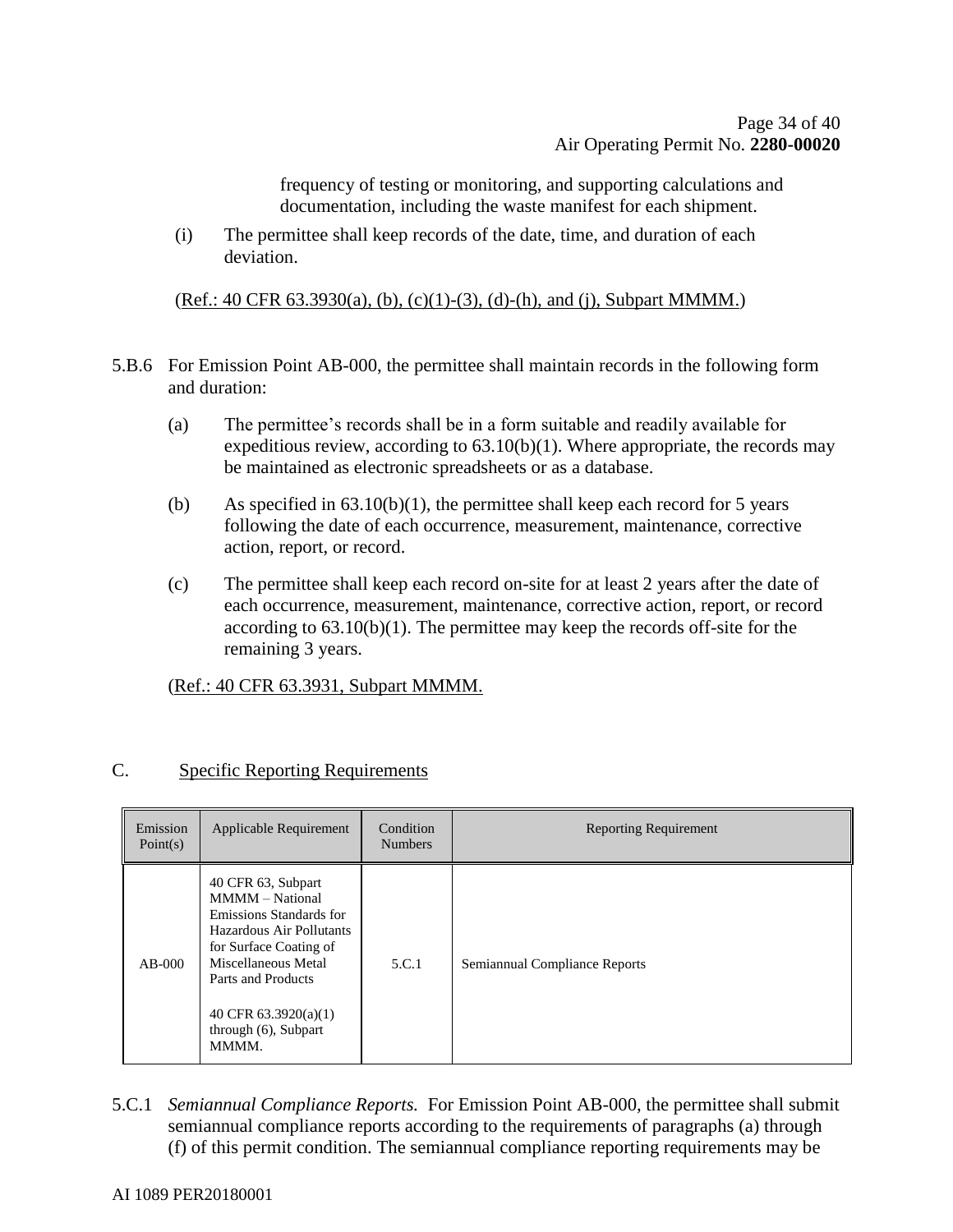satisfied by reports required under other parts of the Clean Air Act (CAA), as specified in paragraph (b) of this permit condition.

- (a) *Dates.* Unless MDEQ has approved or agreed to a different schedule for submission of reports under 40 CFR 63.10(a), the permittee shall prepare and submit each semiannual compliance report according to the dates specified in paragraphs  $(a)(1)$  through  $(4)$  of this permit condition. Note that the information reported for each of the months in the reporting period will be based on the last 12 months of data prior to the date of each monthly calculation.
	- (1) Each semiannual compliance report must cover the semiannual reporting period from January 1 through June 30 or the semiannual reporting period from July 1 through December 31.
	- (2) Each semiannual compliance report must be postmarked or delivered no later than July 31 or January 31, whichever date is the first date following the end of the semiannual reporting period.
	- (3) For each affected source that is subject to permitting regulations pursuant to 40 CFR Part 70 or 40 CFR Part 71, and if the permitting authority has established dates for submitting semiannual reports pursuant to 40 CFR  $70.6(a)(3)(iii)$ (A) or 40 CFR  $71.6(a)(3)(iii)$ (A), the permittee may submit the first and subsequent compliance reports according to the dates the permitting authority has established instead of according to the date specified in paragraph (a)(1) of this permit condition.
- (b) *Inclusion with Title V report.* Each affected source that has obtained a Title V operating permit pursuant to 40 CFR Part 70 or 40 CFR Part 71 must report all deviations as defined in 40 CFR 63, Subpart MMMM in the semiannual monitoring report required by Condition 5.A.4 of the permit herein. If an affected source submits a semiannual compliance report pursuant to this permit condition along with, or as part of, the semiannual monitoring report required by Condition 5.A.4 of the permit herein, and the semiannual compliance report includes all required information concerning deviations from any emission limitation in this subpart, its submission will be deemed to satisfy any obligation to report the same deviations in the semiannual monitoring report. However, submission of a semiannual compliance report shall not otherwise affect any obligation the affected source may have to report deviations from permit requirements to the permitting authority.
- (c) *General requirements.* The semiannual compliance report must contain the information specified in paragraphs  $(c)(1)$  through (5) of this permit condition, and the information specified in paragraphs (d) through (f) of this permit condition.
	- (1) Company name and address.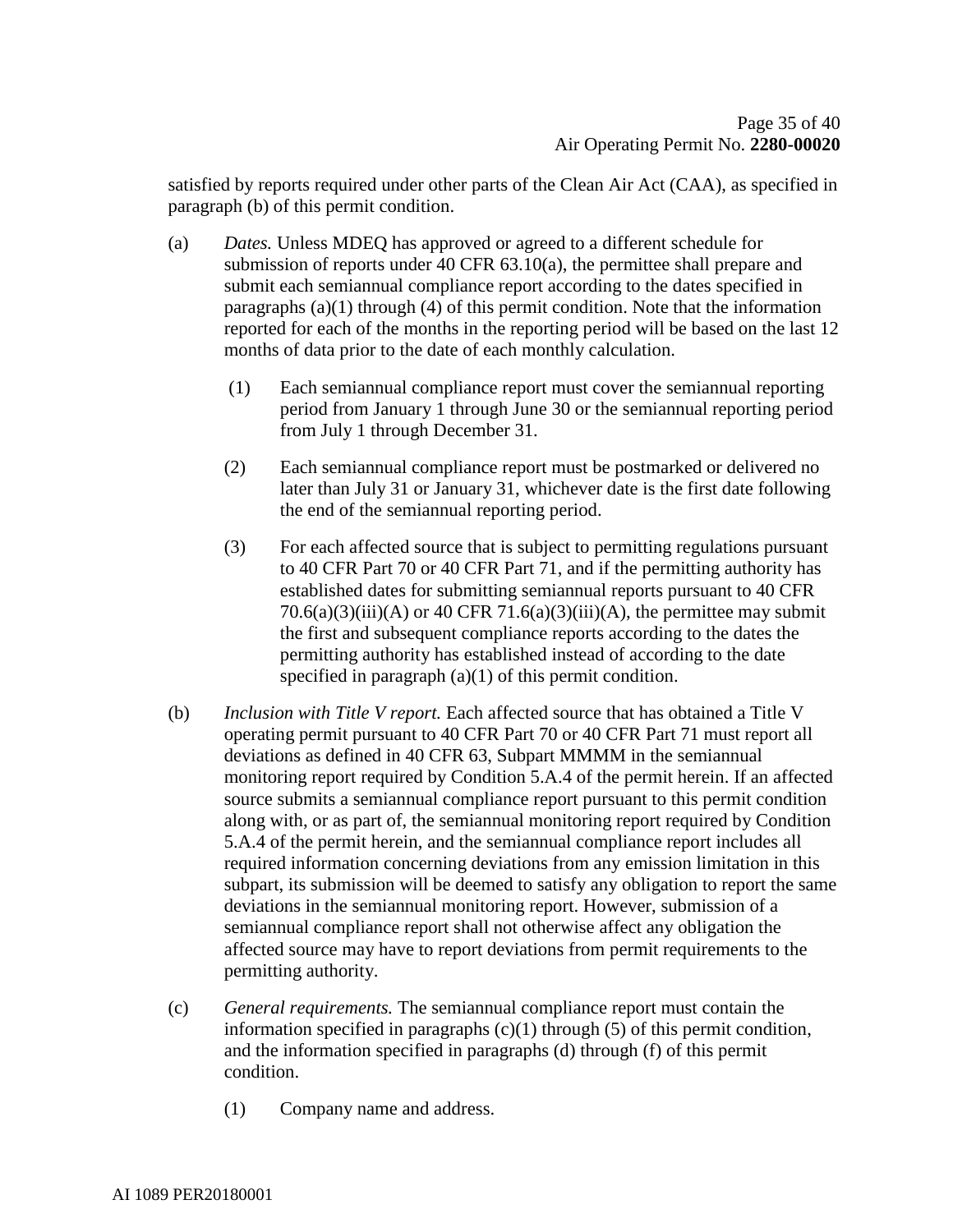- (2) Statement by a responsible official with that official's name, title, and signature, certifying the truth, accuracy, and completeness of the content of the report.
- (3) Date of report and beginning and ending dates of the reporting period. The reporting period is the 6-month period ending on June 30 or December 31. Note that the information reported for each of the 6 months in the reporting period will be based on the last 12 months of data prior to the date of each monthly calculation.
- (4) Identification of the compliance option or options specified in Condition 5.B.1 of the permit herein that the permittee used on each coating operation during the reporting period. If the permittee switched between compliance options during the reporting period, the permittee shall report the beginning and ending dates for each option the permittee used.
- (5) If the permittee used the emission rate without add-on controls compliance option as specified in Condition 5.B.1(b), the calculation results for each rolling 12-month organic HAP emission rate during the 6-month reporting period.
- (d) *No deviations.* If there were no deviations from the emission limitations in Condition 3.B.3 of the permit herein, the semiannual compliance report must include a statement that there were no deviations from the emission limitations during the reporting period.
- (e) *Deviations: Compliant material option.* If the permittee used the compliant material option and there was a deviation from the applicable organic HAP content requirements in Condition 3.B.3 of the permit herein, the semiannual compliance report must contain the information in paragraphs (e)(1) through (4).
	- (1) Identification of each coating used that deviated from the applicable emission limit, and each thinner and/or other additive, and cleaning material used that contained organic HAP, and the dates and time periods each was used.
	- (2) The calculation of the organic HAP content (using Equation 2 of Condition 5.B.3 of the permit herein) for each coating identified in paragraph (e)(1) of this permit condition. The permittee does not need to submit background data supporting this calculation (*e.g.,* information provided by coating suppliers or manufacturers, or test reports).
	- (3) The determination of mass fraction of organic HAP for each thinner and/or other additive, and cleaning material identified in paragraph (e)(1) of this permit condition. The permittee does not need to submit background data supporting this calculation (*e.g.,* information provided by material suppliers or manufacturers, or test reports).
	- (4) A statement of the cause of each deviation.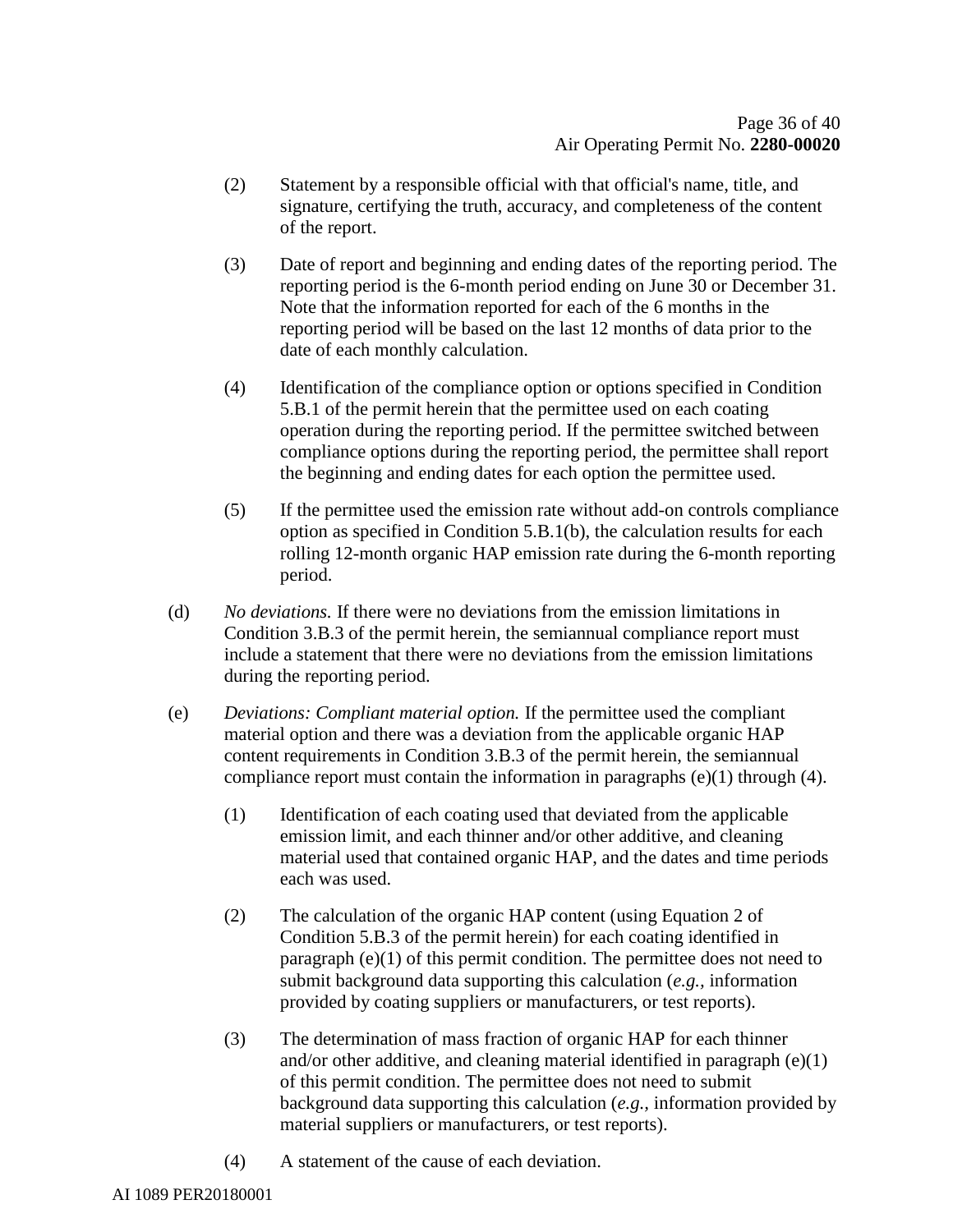- (f) *Deviations: Emission rate without add-on controls option.* If the permittee used the emission rate without add-on controls option and there was a deviation from the applicable emission limit in Condition 3.B.3 of the permit herein, the semiannual compliance report must contain the information in paragraphs  $(f)(1)$ through (3):
	- (1) The beginning and ending dates of each compliance period during which the 12-month organic HAP emission rate exceeded the applicable emission limit in Condition 3.B.3 of the permit herein.
	- (2) The calculations used to determine the 12-month organic HAP emission rate for the compliance period in which the deviation occurred. The permittee shall submit the calculations for Equations 3, 3A through 3C, 4, and 5 of Condition 5.B.4 of the permit herein; and if applicable, the calculation used to determine mass of organic HAP in waste materials according to Condition 5.B.4(e)(4) of the permit herein. The permittee does not need to submit background data supporting these calculations (*e.g.,* information provided by materials suppliers or manufacturers, or test reports).
	- (3) A statement of the cause of each deviation.

#### (Ref.: 40 CFR 63.3920(a)(1) through (6), Subpart MMMM.)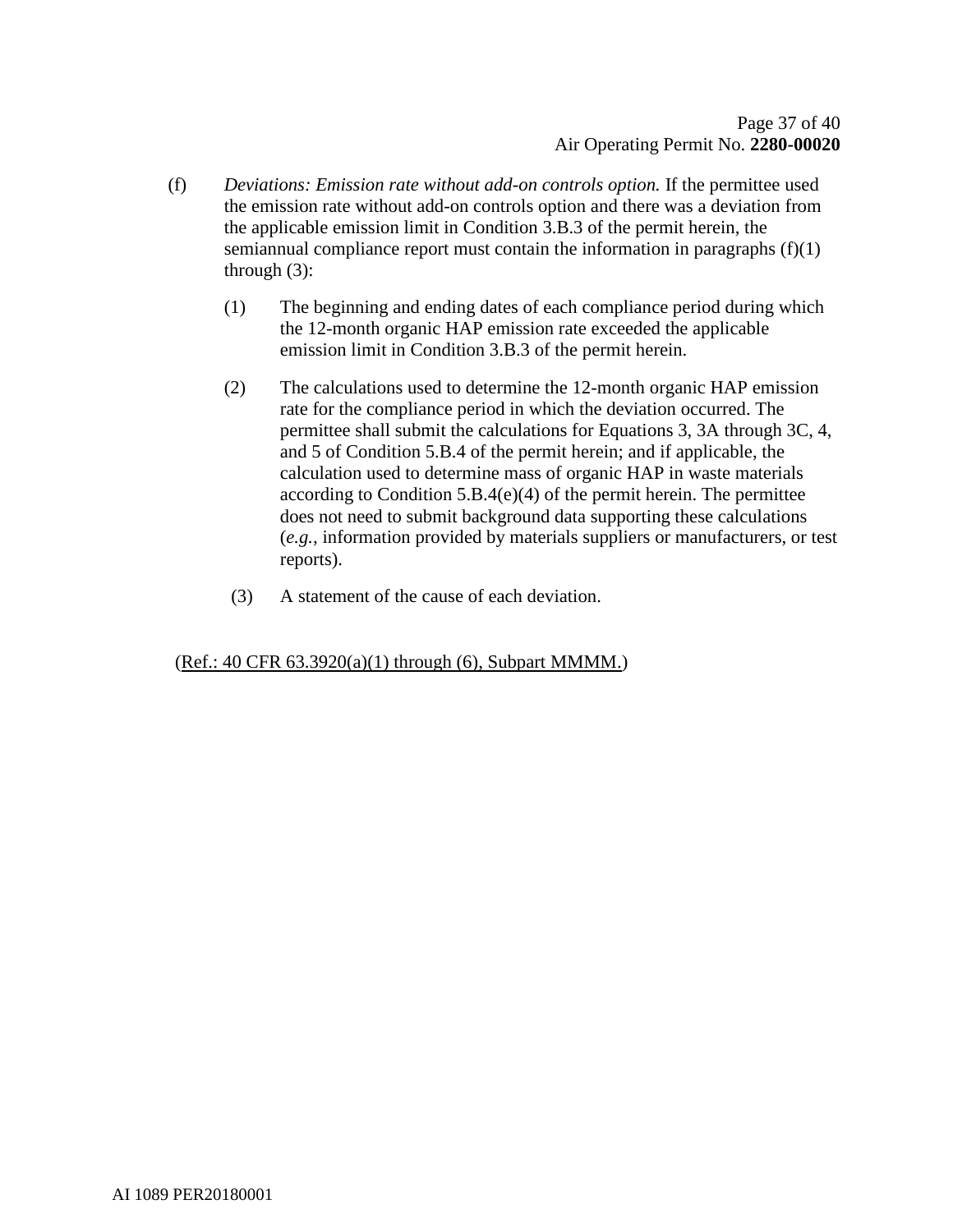Page 38 of [40](#page-39-0) Air Operating Permit No. **2280-00020**

# SECTION 6. ALTERNATIVE OPERATING SCENARIOS

6.1 None permitted.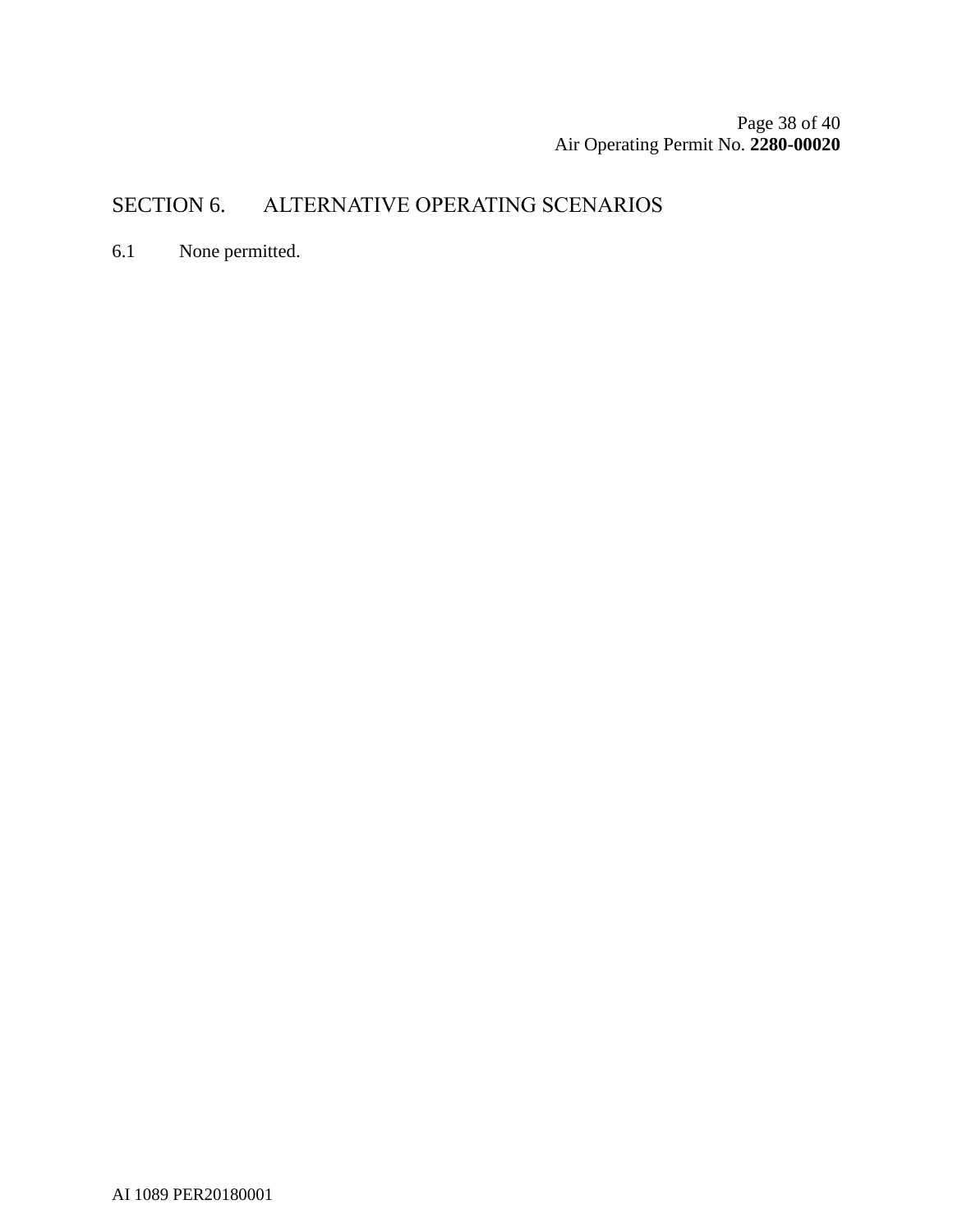### SECTION 7. TITLE VI REQUIREMENTS

The following are applicable or potentially applicable requirements originating from Title VI of the Clean Air Act – Stratospheric Ozone Protection. The full text of the referenced regulations may be found on-line at **<http://www.ecfr.gov/>** under Title 40, or DEQ shall provide a copy upon request from the permittee.

- 7.1 If the permittee produces, transforms, destroys, imports or exports a controlled substance or imports or exports a controlled product, the permittee shall comply with the applicable requirements of 40 CFR Part 82, Subpart A – Production and Consumption Controls.
- 7.2 If the permittee performs service on a motor vehicle for consideration when this service involves the refrigerant in the motor vehicle air conditioner (MVAC), the permittee shall comply with the applicable requirements of 40 CFR Part 82, Subpart B – Servicing of Motor Vehicle Air Conditioners.
- 7.3 The permittee shall comply with the applicable requirements of 40 CFR Part 82, Subpart E – The Labeling of Products Using Ozone-Depleting Substances, for the following containers and products:
	- (a) All containers in which a class I or class II substance is stored or transported;
	- (b) All products containing a class I substance; and
	- (c) All products directly manufactured with a process that uses a class I substance, unless otherwise exempted by this subpart or, unless EPA determines for a particular product that there are no substitute products or manufacturing processes for such product that do not rely on the use of a class I substance, that reduce overall risk to human health and the environment, and that are currently or potentially available. If the EPA makes such a determination for a particular product, then the requirements of this subpart are effective for such product no later than January 1, 2015.
- 7.4 If the permittee performs any of the following activities, the permittee shall comply with the applicable requirements of 40 CFR Part 82, Subpart  $F -$  Recycling and Emissions Reduction:
	- (a) Servicing, maintaining, or repairing appliances;
	- (b) Disposing of appliances, including small appliances and motor vehicle air conditioners; or
	- (c) Refrigerant reclaimers, technician certifying programs, appliance owners and operators, manufacturers of appliances, manufacturers of recycling and recovery equipment, approved recycling and recovery equipment testing organizations, as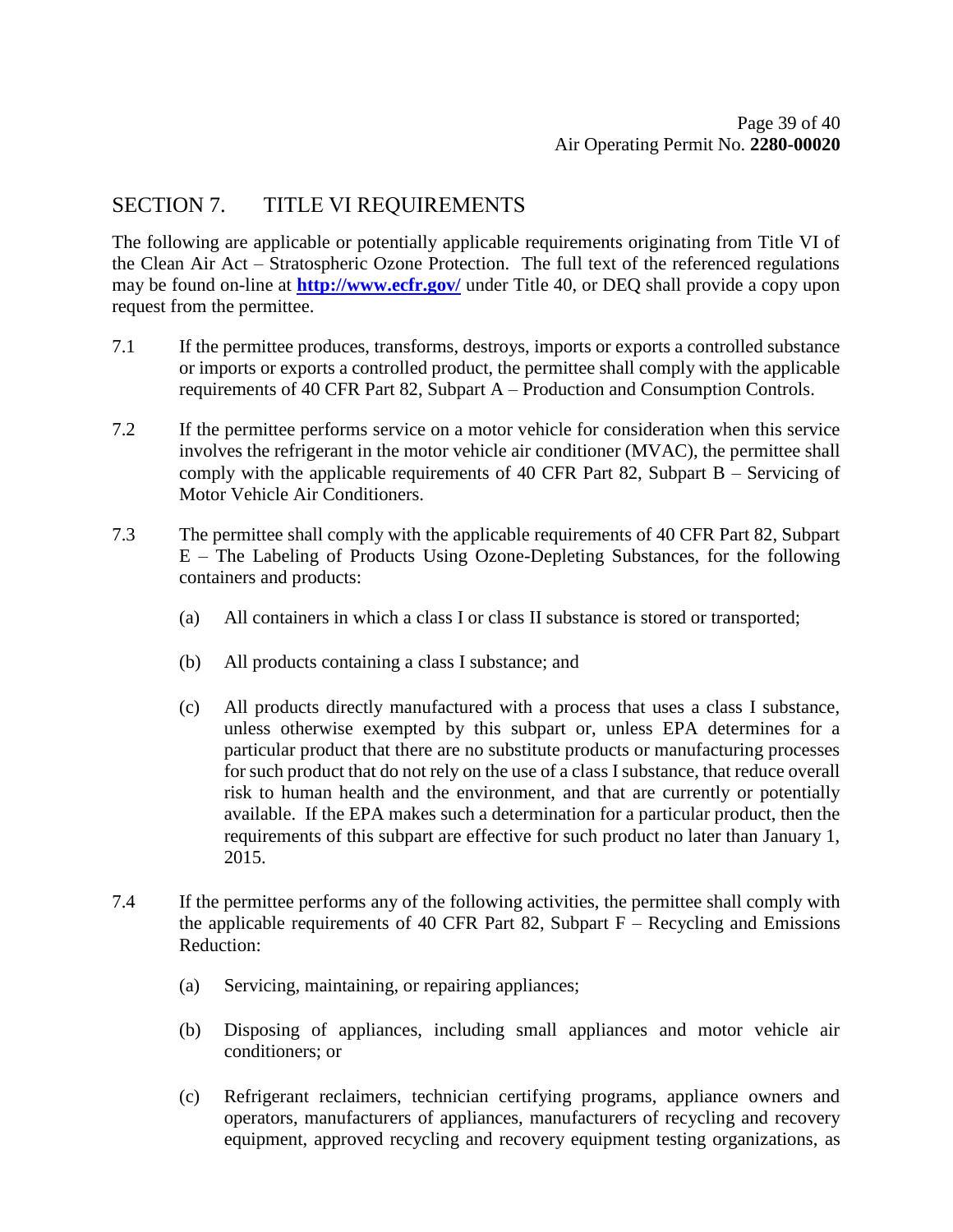well as persons selling, offering for sale, and/or purchasing class I, class II, or nonexempt substitute refrigerants.

- 7.5 The permittee shall be allowed to switch from any ozone-depleting substance to any acceptable alternative that is listed in the Significant New Alternatives Policy (SNAP) program promulgated pursuant to 40 CFR Part 82, Subpart G – Significant New Alternatives Policy Program. The permittee shall also comply with any use conditions for the acceptable alternative substance.
- <span id="page-39-0"></span>7.6 If the permittee performs any of the following activities, the permittee shall comply with the applicable requirements of 40 CFR Part 82, Subpart H – Halon Emissions Reduction:
	- (a) Any person testing, servicing, maintaining, repairing, or disposing of equipment that contains halons or using such equipment during technician training;
	- (b) Any person disposing of halons;
	- (c) Manufacturers of halon blends; or
	- (d) Organizations that employ technicians who service halon-containing equipment.